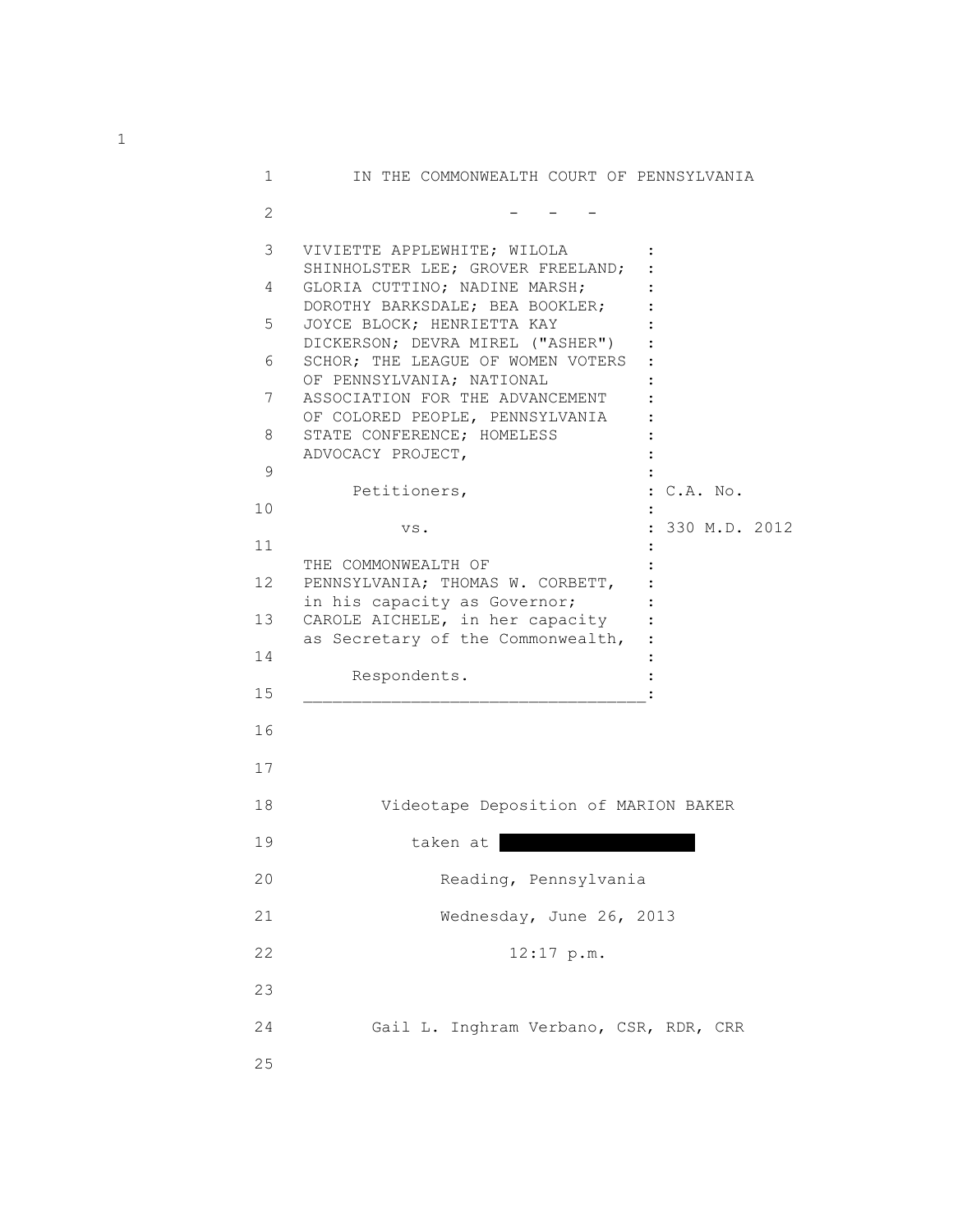| 16 |               | Q Would you please state your name for |
|----|---------------|----------------------------------------|
| 17 | the record.   |                                        |
| 18 | A             | Marion Baker.                          |
| 19 | Q.            | And where do you live?                 |
| 20 | Α             |                                        |
| 21 | Pennsylvania. |                                        |
| 22 | $\mathsf{Q}$  | That's where we are right now?         |
| 23 | Α             | Yes.                                   |
| 24 | Q.            | How long have you lived in this home?  |
| 25 | А             | About 13 years.                        |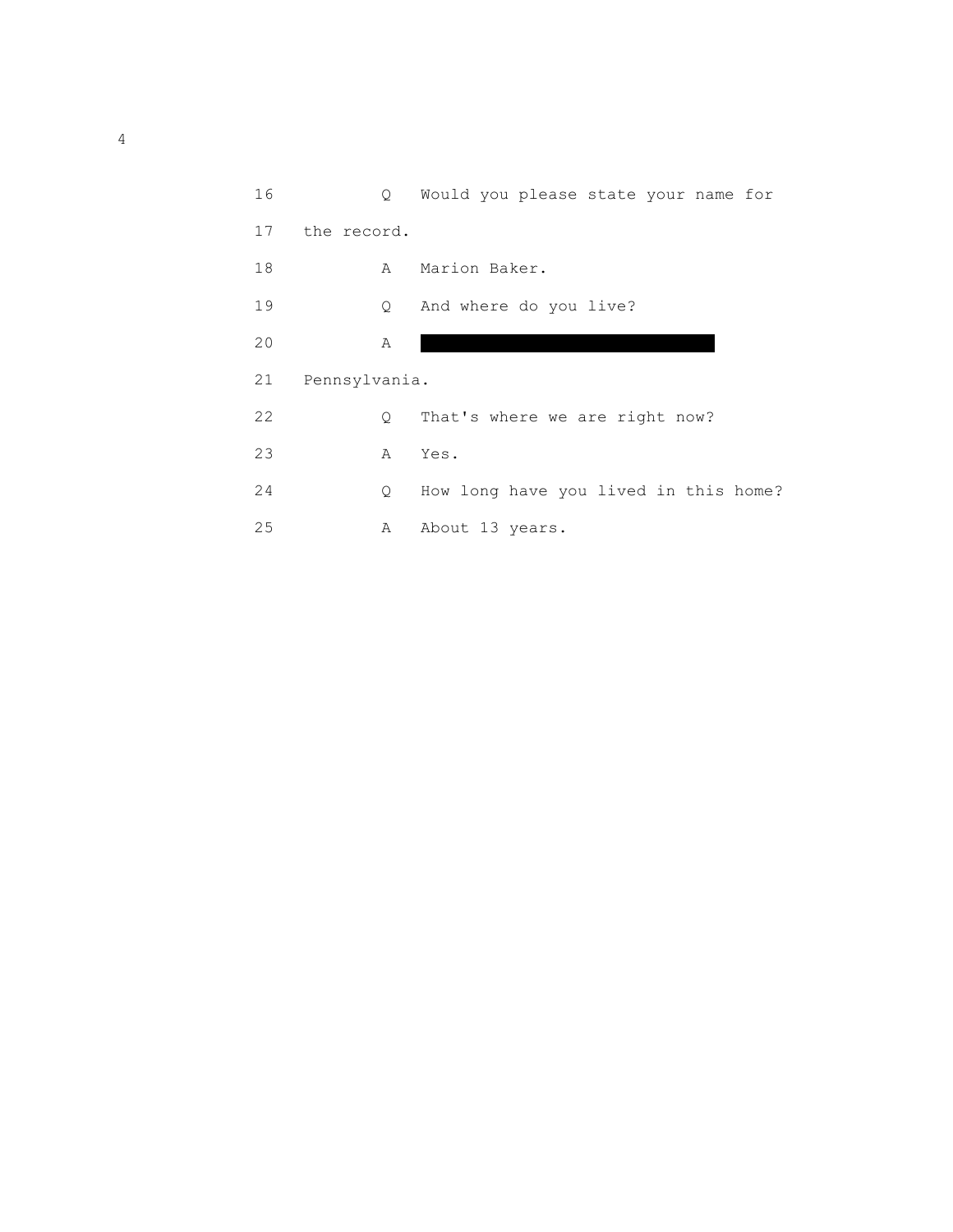| $\mathbf 1$ | Q              | How long have you lived in              |
|-------------|----------------|-----------------------------------------|
| 2           | Pennsylvania?  |                                         |
| 3           | Α              | All my life.                            |
| 4           | Q              | Were you born in Pennsylvania?          |
| 5           | Α              | Yes.                                    |
| 6           | Q              | And are you currently employed?         |
| 7           | Α              | No. I'm retired.                        |
| 8           | Q.             | And how were you formerly employed?     |
| $\mathsf 9$ | Α              | Giant Food Stores as a cashier.         |
| 10          | Q              | About how long did you work there?      |
| 11          | Α              | 17 years.                               |
| 12          | Q              | And are you married?                    |
| 13          | Α              | My husband died two years ago.          |
| 14          | Q.             | And do you have any family nearby?      |
| 15          | Α              | Yes.                                    |
| 16          | Q              | Who lives nearby?                       |
| 17          | Α              | My daughter.                            |
| 18          | Q              | And do you have any children other than |
| 19          | this daughter? |                                         |
| 20          | Α              | She's the only one.<br>No.              |
| 21          | Q              | And how close by does she live?         |
| 22          | Α              | About four blocks.                      |
| 23          | Q              | And do you have any grandchildren?      |
| 24          | Α              | Yes.                                    |
| 25          | Q              | How many grandkids?                     |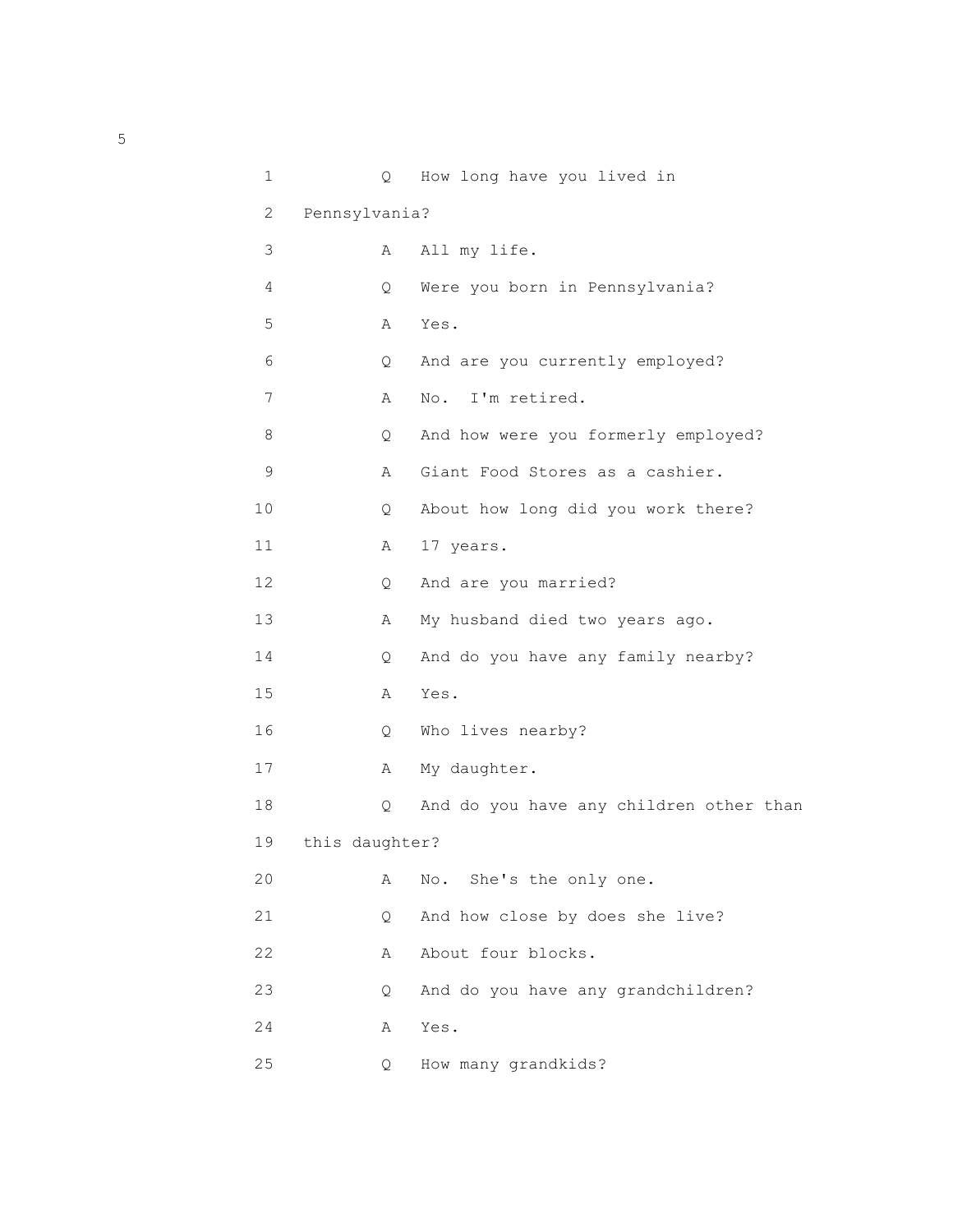1 A Eight. 2 Q And what are the ages, the range of 3 ages of your grandchildren? 4 A 16 to 1 year. 5 Q Mrs. Baker, how do you get around? 6 A By my son-in-law or my daughter; 7 sometimes my brother. 8 Q And you're referring to if you need to 9 go somewhere by -- 10 A Yeah. 11 0 Somewhere outside the house? 12 A Yes. 13 Q How do you get around the neighborhood? 14 Do you walk without assistance or use a wheelchair 15 or what? 16 A I use a walker, but I don't usually go 17 around the neighborhood. I use a walker in the 18 house. 19 Q And how long have you been using a 20 walker? 21 A Since 2008 -- well, no, no, no. I'm 22 wrong. I was in a wheelchair first, and then went 23 to the walker. And that's been 2008. 24 Q Okay. And what happened that made you 25 start using a wheelchair or a walker?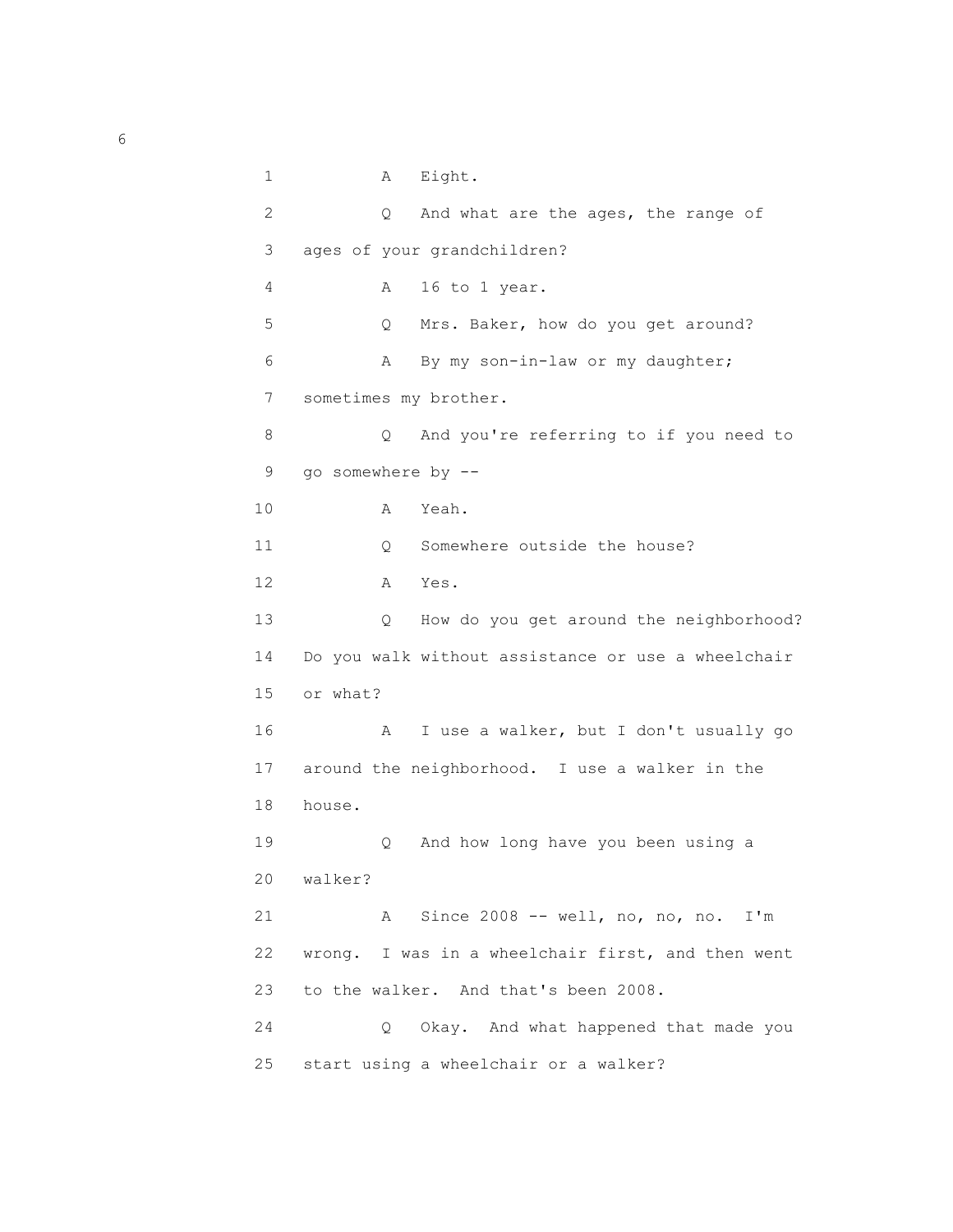1 A I was at the Giant Center in Hershey at 2 a concert. I fell and my broke my leg. They took 3 me to Hershey Medical Center and done surgery. And 4 in the middle of surgery, I had a heart attack. So 5 I -- I was in the medical center for like 14 days 6 in intensive care up there. 7 And then when I came -- they 8 transferred me to Reading. Then I went to a 9 nursing home, and then I came home. And that's 10 when I -- I've been recuperating since then. 11 Q Okay. Now, I want to ask you a few 12 questions about voting. Are you registered to 13 vote? 14 A Yes. 15 Q And how often do you vote? 16 A Every election. 17 Q Do you remember the first time you 18 voted? 19 A Yes; 1960. 20 Q And have you ever run for any elected 21 position? 22 A Yes. 23 Q What was that? 24 A Committeewoman. 25 Q And where were you -- were you elected?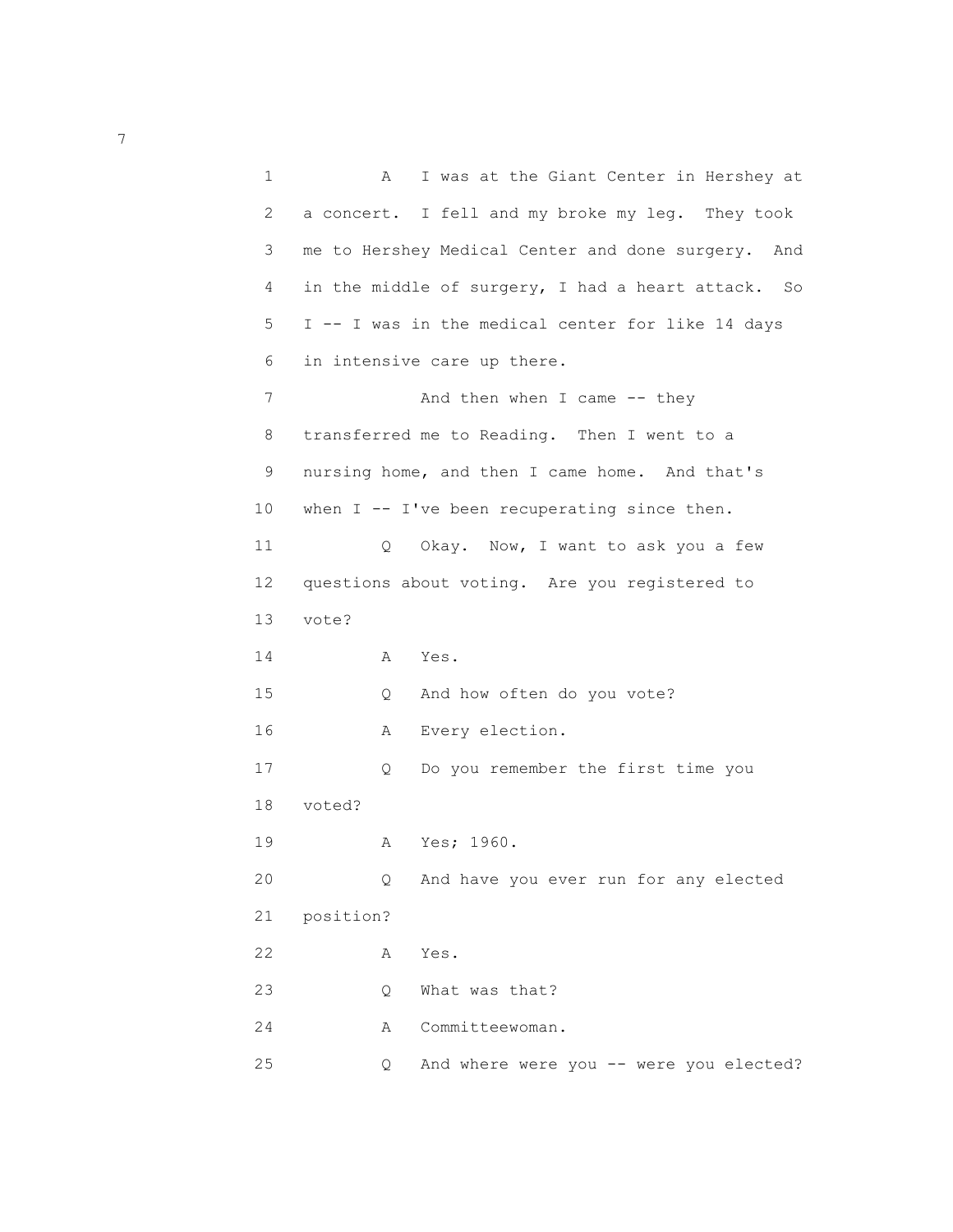1 A Yes. 2 Q And how long did you serve as a 3 committeewoman? 4 A I served two terms, which was two-year 5 terms. So four years altogether, but two different 6 terms. 7 O And about when was that? 8 A Back in the 1980s. 9 Q And were you committeewoman here in 10 Reading? 11 A Yes. 12 Q Was it for a specific political party? 13 A Republicans. 14 Q And since then have you had any other 15 involvement in any campaigns? 16 A Just volunteering and doing advertising 17 for them. 18 Q And when you vote, do you vote in 19 person or by absentee ballot? 20 A In person. 21 Q Have you ever voted absentee? 22 A One time when I was in the hospital. 23 Q And that was, I think you said, about 24 2008? 25 A Yeah.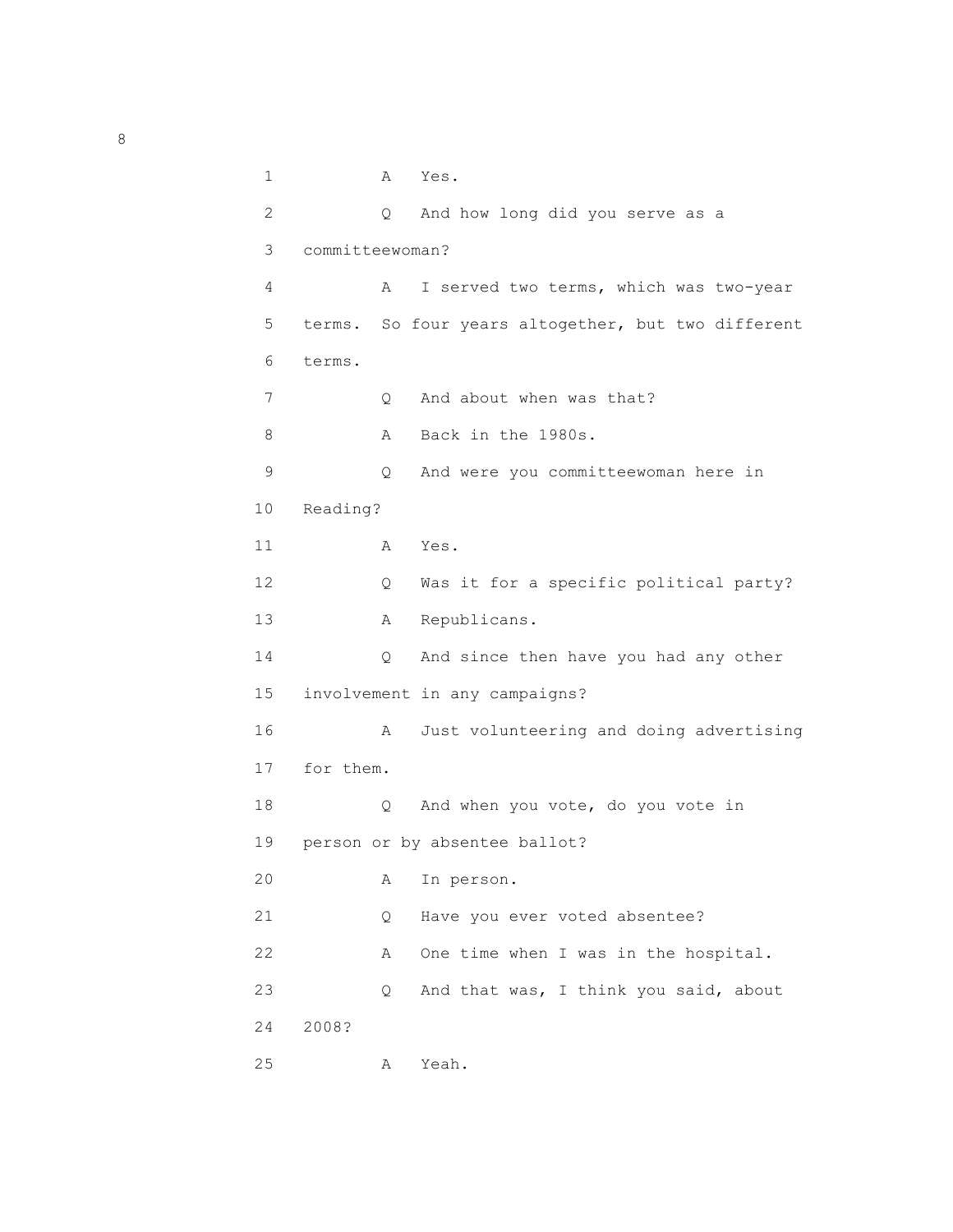| $\mathbf 1$ | Q             | Where is your polling place?            |
|-------------|---------------|-----------------------------------------|
| 2           | Α             | The library up on 11th Street.          |
| 3           | Q             | And about how far away is that?         |
| 4           | Α             | About three blocks.                     |
| 5           | Q             | And how long have you been voting at    |
| 6           | that library? |                                         |
| 7           | Α             | The 13 years that I've lived here.      |
| 8           | Q             | How do you get to the library from      |
| 9           | here?         |                                         |
| 10          | Α             | Either my daughter or my son-in-law     |
| 11          | will take me. |                                         |
| 12          | Q             | They drive you by car?                  |
| 13          | Α             | Yes.                                    |
| 14          | Q             | And this is the couple with eight kids? |
| 15          | Α             | Yes.                                    |
| 16          | Q             | And by the way, are your daughter and   |
| 17          |               | son-in-law both employed?               |
| 18          | Α             | Yes.                                    |
| 19          | Q             | And what kind of work do they do?       |
| 20          | Α             | She's a waitress, and he works at a     |
| 21          |               | furniture factory up in Leesport.       |
| 22          | Q.            | Do they work 9:00 to 5:00?              |
| 23          | Α             | No.                                     |
| 24          | Q.            | What kind of hours do they work?        |
| 25          | A             | He goes to work at 2:00 in the morning  |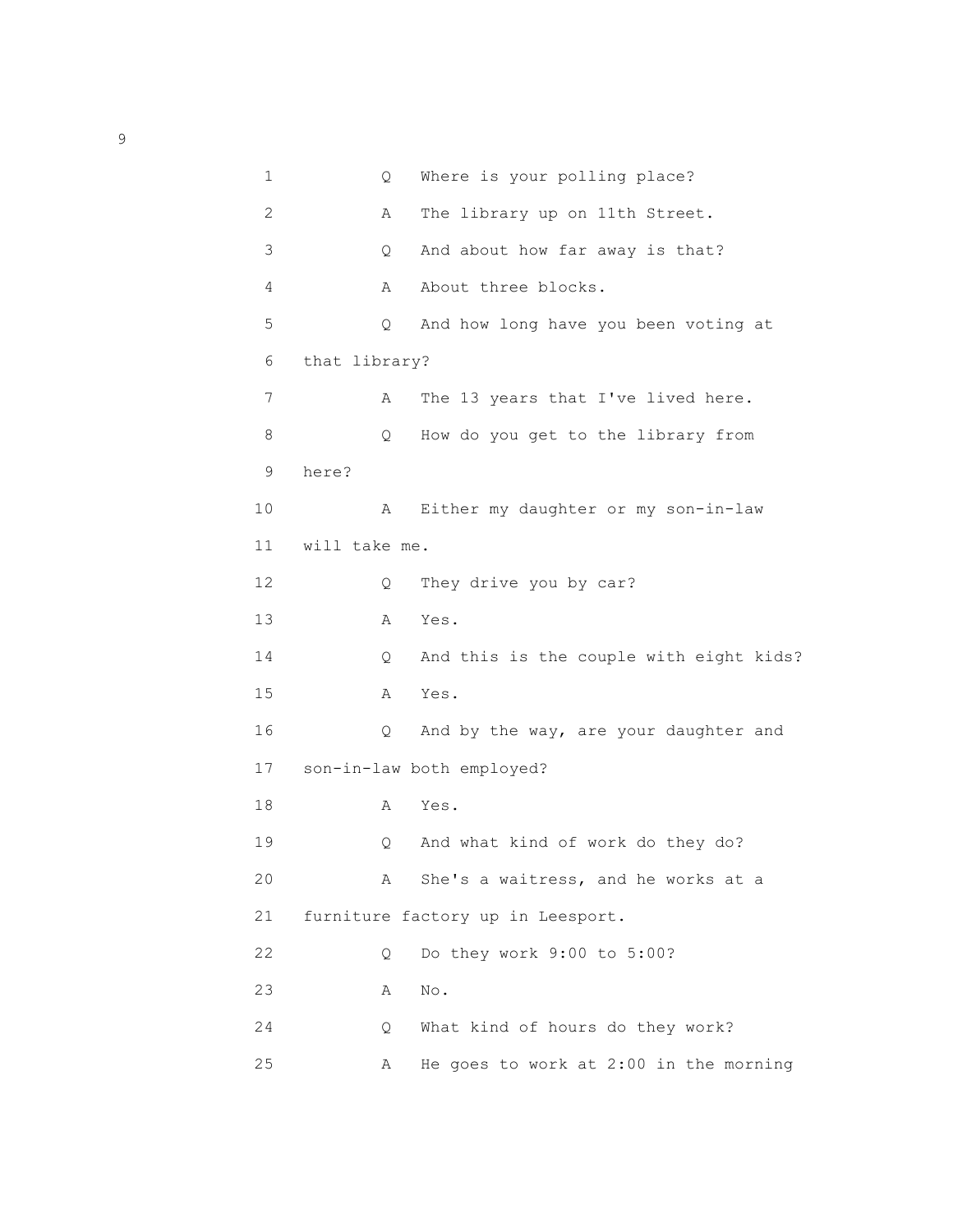1 and works until 2:00 in afternoon. And she goes to 2 work at 4:00 and works 4:00 to 11:00 or 12:00 or 3 whatever. 4 Q And so they're both off work only for a 5 couple hours in the day? 6 A Yes. 7 Q And what time of day do you go to vote 8 when you go? 9 A Usually while they're -- when they're 10 home, late in the afternoon. 11 Q Is the polling place that you go to 12 accessible to you, given that you use a walker? 13 A Yes. It's right in off the street. No 14 steps -- no step-ups or nothing. It's just even 15 with the sidewalk. 16 Q And what kind of a wait do you 17 typically encounter on Election Day? 18 A Not very long the time I go. It's 19 usually -- I guess the longest I've ever waited was 20 like 20 minutes to a half hour. Usually they 21 aren't too busy. When I'm leaving there, it's 22 starting to get really busy. 23 Q Is there anywhere that you can sit or 24 take a rest at the polling place if -- 25 A Yes. They have chairs in there.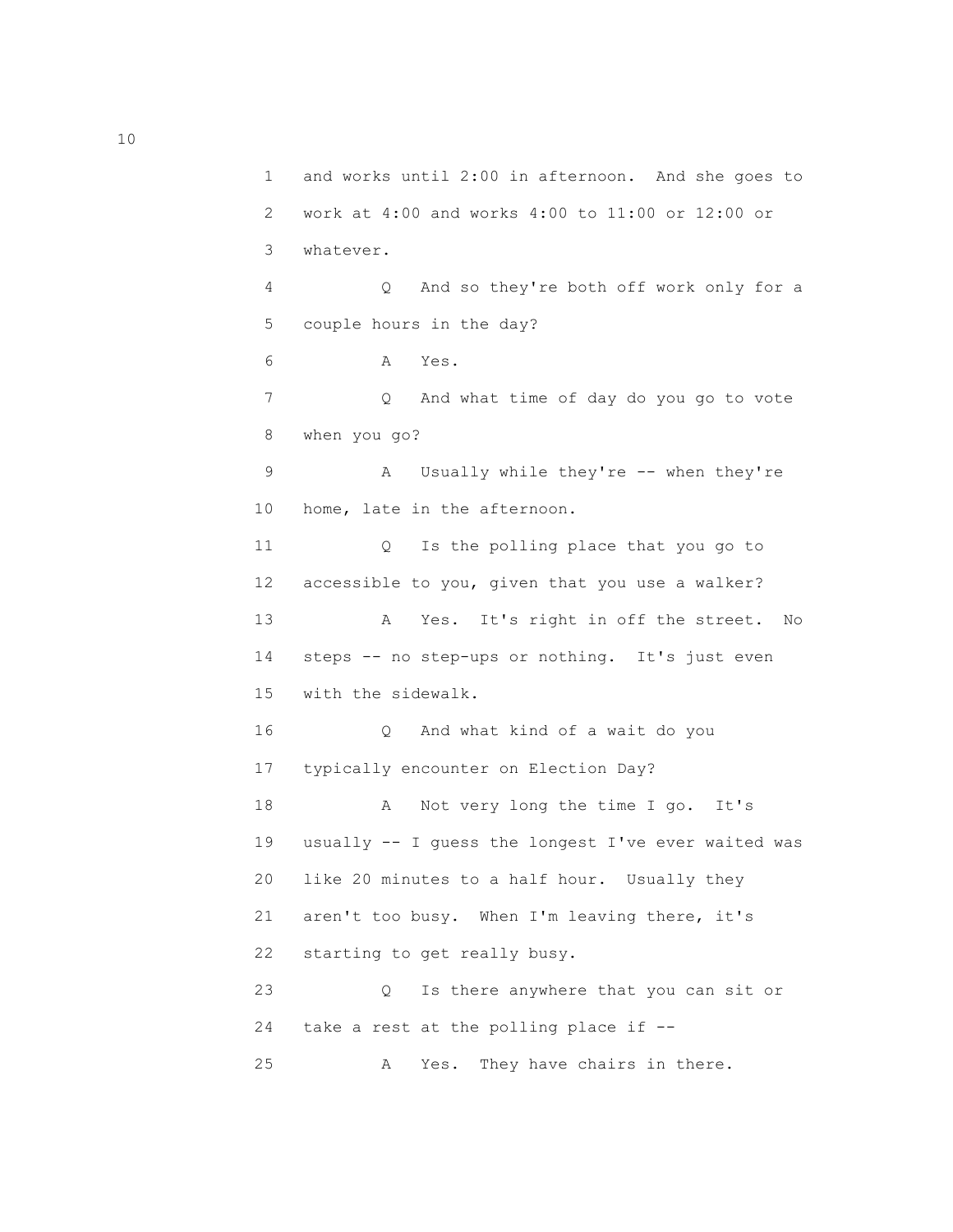1 Q Okay. Now, to get -- if you wanted to 2 vote absentee, you would have to sign a legal 3 declaration stating that you're unable to attend 4 your polling place because of an illness or 5 physical disability. Could you sign a declaration 6 stating that? 7 A Not right at this time, because I can 8 get out. 9 Q Okay. And how would you feel about 10 voting absentee versus voting in person? 11 A It doesn't really matter to me. But I 12 think it's more -- if you go there, I always 13 think -- well, the one time I did vote absentee, I 14 thought is my -- is my vote really counting or did 15 it get lost? I think if you go there, you vote; 16 you know it's being counted. At the time I had 17 that question, did my vote really count? 18 Q Okay. Now, did you vote in the 19 November 2012 election? 20 A Yes. 21 Q And did the poll workers when you went

> 23 A Yes. They told me that -- did I have 24 one. And I said, yes, but it was expired. 25 And they said, Well, this is the last

22 to vote say anything to you about photo ID?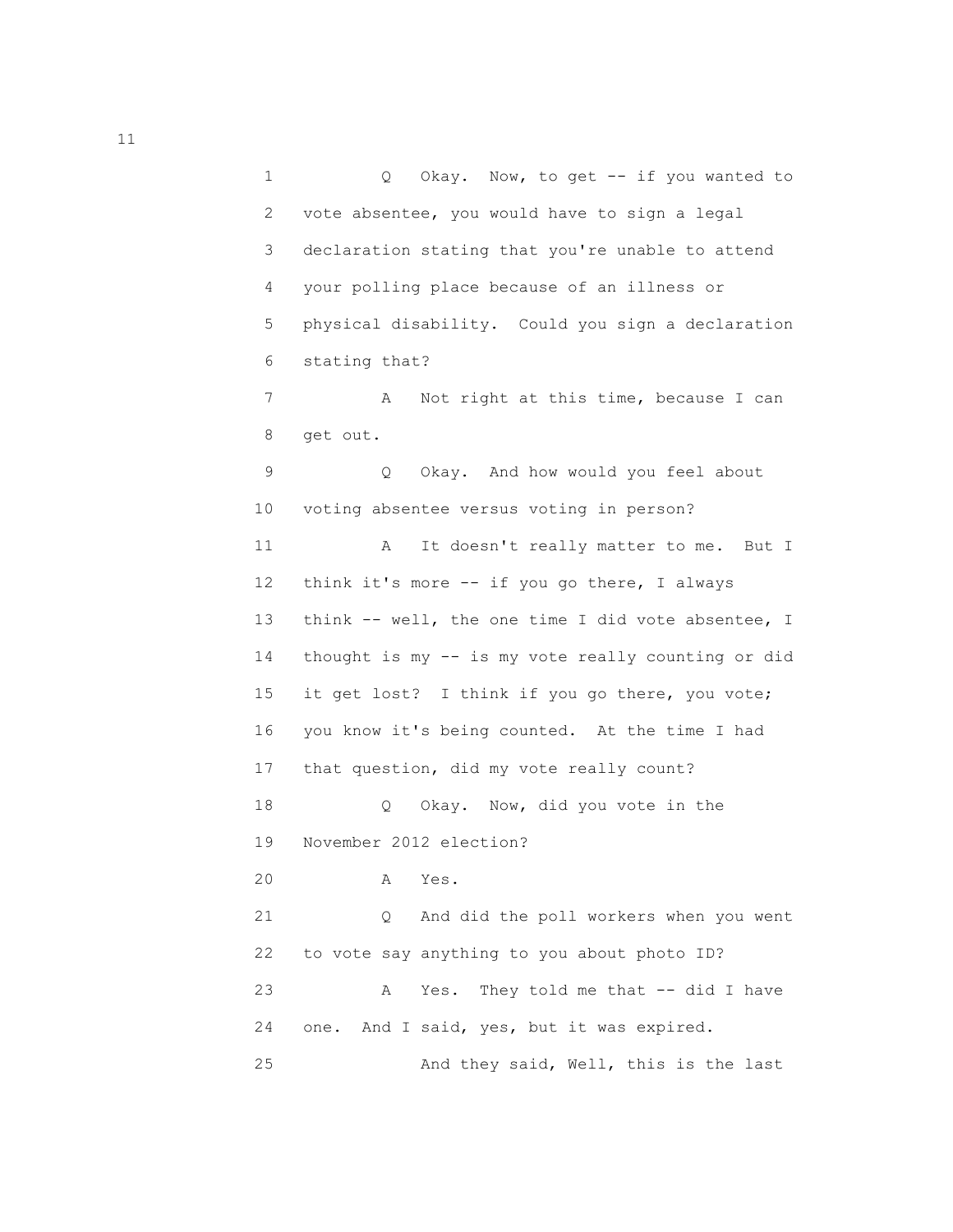1 time you can vote unless you get a new one. The 2 next election, you're not allowed to vote. 3 Q So have you voted since then? 4 A No, because -- the May 2013, I didn't 5 get it renewed yet, so I couldn't vote that time. 6 Q And what made you think that you 7 couldn't vote that day? 8 A Because they told me. I mean, they 9 told me the day -- before that the law would take 10 effect and I wouldn't be allowed to vote if I 11 didn't get it updated, and so I didn't even bother 12 to go out. First time in my life that I could vote 13 that I did not vote. I voted every election except 14 for May. 15 Q When you said they told you, who is 16 "they"? 17 A At the precinct, the workers. 18 Q The polling workers? 19 A Uh-huh. 20 Q Okay. Now, have you ever had a 21 Pennsylvania driver license? 22 A Yes. 23 Q And do you currently drive? 24 A I could, but the doctors aren't letting 25 me drive right now. I'm still -- my reflexes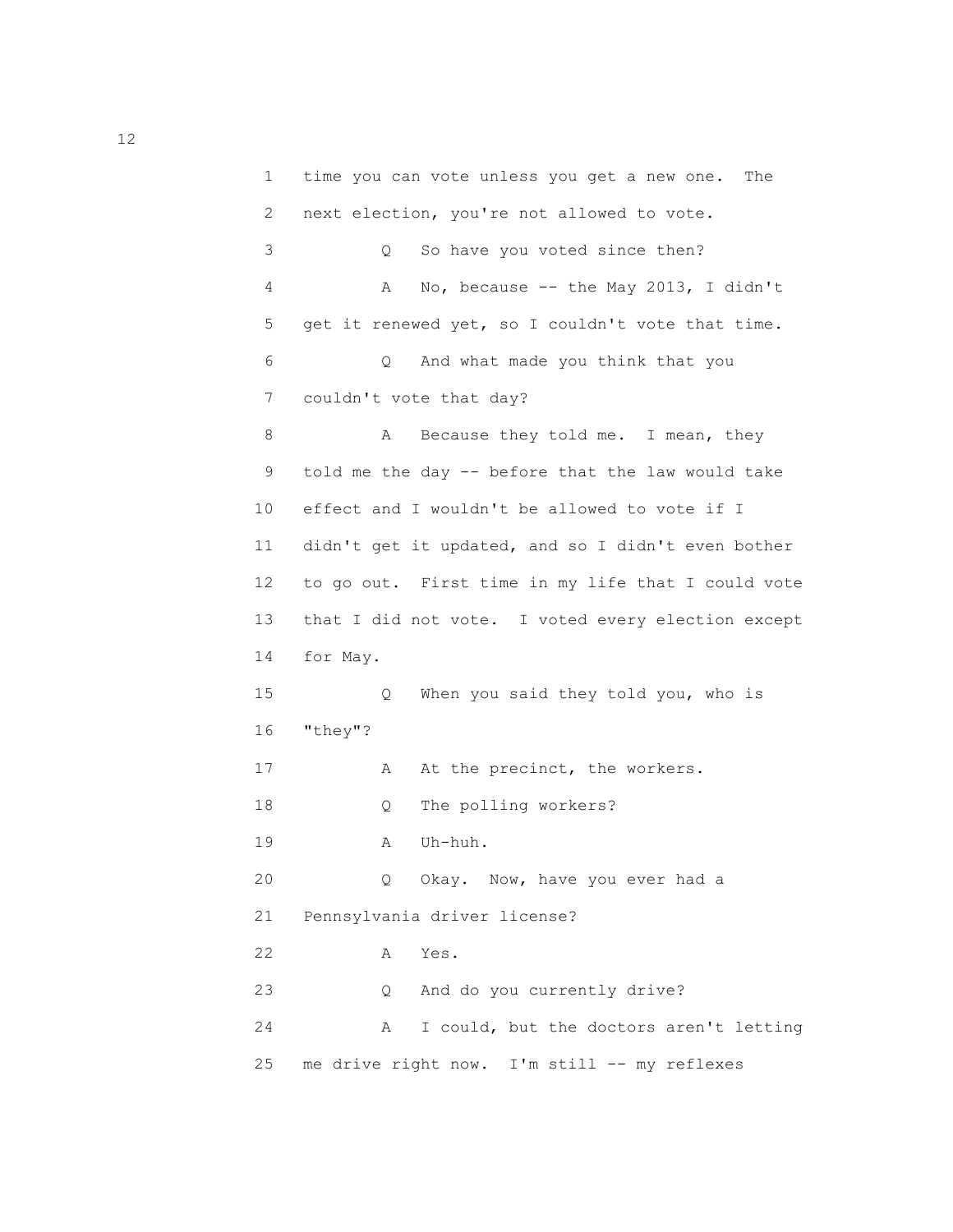```
 1 aren't good enough for driving yet.
 2 Q So do you have any sort of ID from
 3 PennDOT right now?
 4 A Just the voter -- just the ID which is
 5 expired, because I don't have -- I don't have a
 6 driver's license right now.
7 Q And do you remember about when that ID
 8 expired?
 9 A 2011.
 10 Q Do you have a U.S. passport?
 11 A No.
 12 Q Do you have any other ID with your
 13 picture on it?
 14 A No.
 15 Q So the ID that you -- that expired in
 16 2011, where did you go to get that ID?
 17 A PennDOT over in Shillington.
 18 Q And is the Shillington PennDOT the
 19 closest location to you?
 20 A Yes, it's the only one in Berks County.
 21 Q Did you have to wait in line when you
 22 went to get that?
 23 A Yes.
 24 Q Do you remember about how long you had
 25 to wait?
```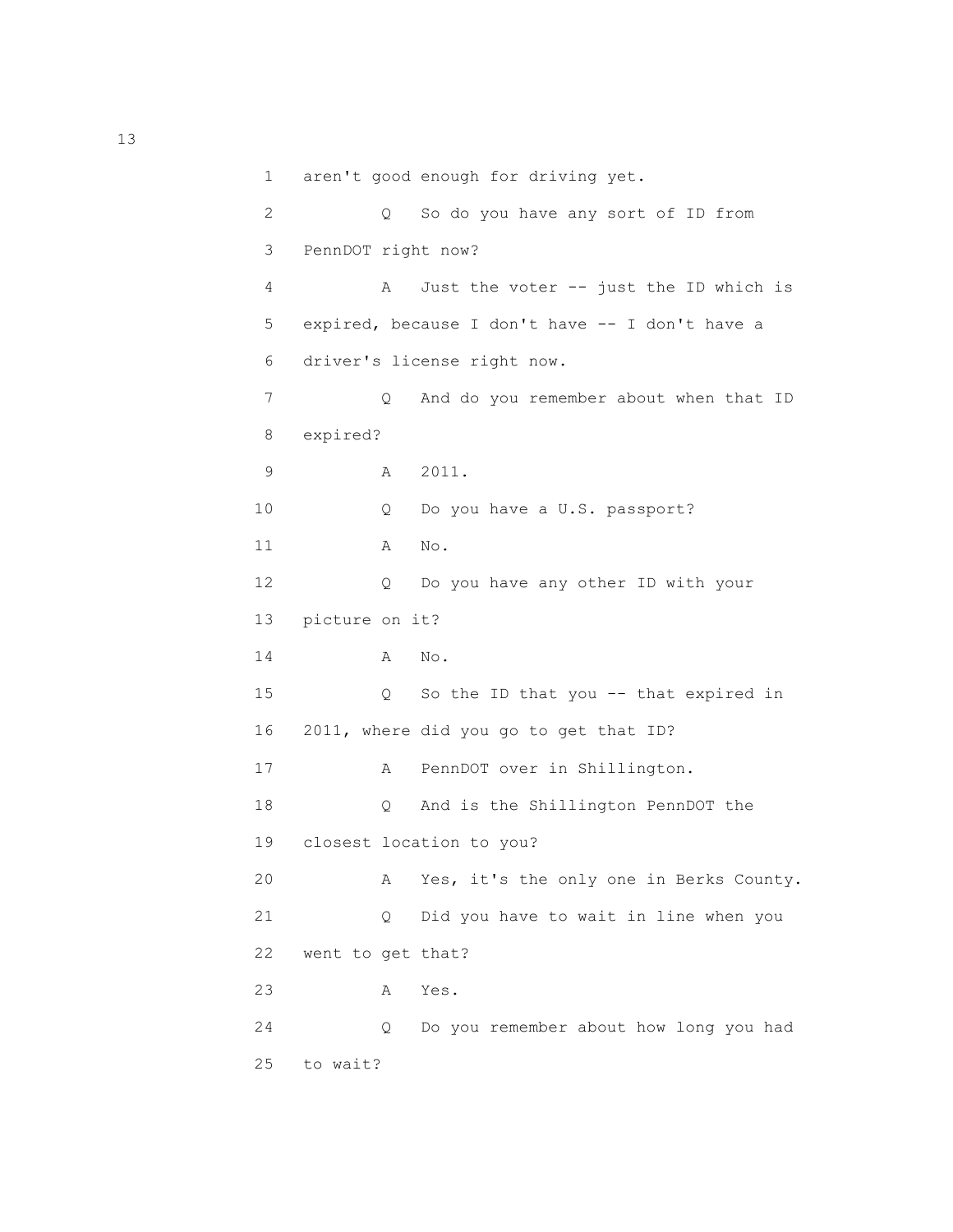1 A Four years. I remember. Four hours. 2 That's just to get in the door. Once I got in the 3 door, I waited another like hour and a half inside. 4 Q When you say "to get in the door," were 5 people lined up outside the building? 6 A Yes; all the way down and around the 7 building. 8 Q Okay. And was there something unusual 9 about that day that made the line so along? 10 A No. It was just a regular day. It was 11 a weekday. 12 Q Have you -- have you ever seen a line 13 there on any other occasions like that? 14 A Yes. Every time you go by, it's lined 15 up. 16 Q Now, have you ever tried to renew the 17 ID that expired in 2011? 18 A No. I called PennDOT to renew it to 19 see if they had any -- any way that a handicapped 20 person could get in without standing in line, 21 because I could never stand in line that long. And 22 they told me, no, that I would have to come and 23 stand in line like everybody else. 24 Q Do you remember when you called? 25 A It was right after the November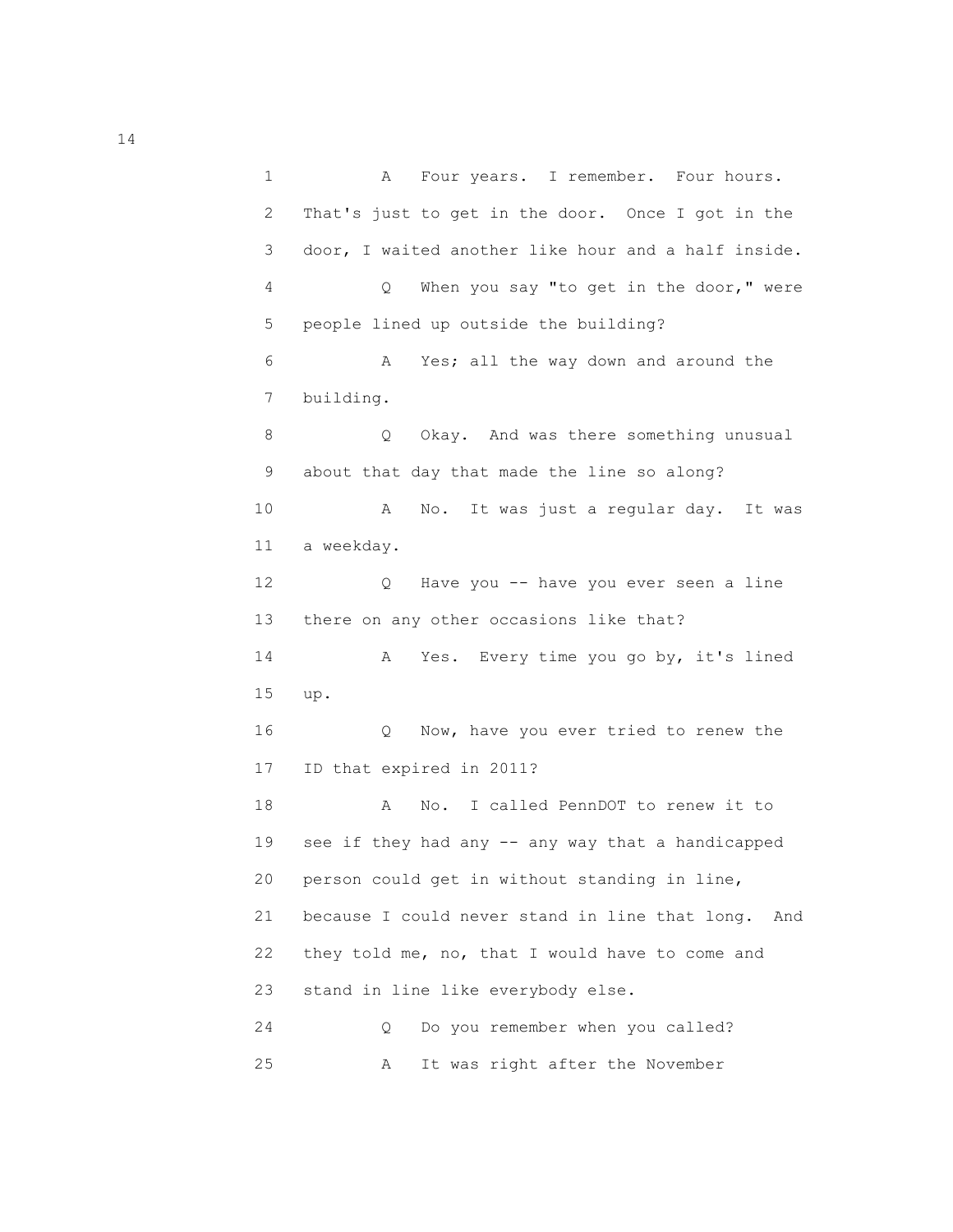1 election, maybe -- maybe like the beginning of the 2 year, the end -- the end of the year, the beginning 3 of the year when I started thinking about -- I had 4 to do something to get voted -- so I could vote. 5 Q When you say "November election," you 6 mean the November 2012? 7 A Yes; after that election. 8 Q Did you call -- you said you called 9 PennDOT. Did you call PennDOT headquarters in 10 Harrisburg, or where did you call? 11 A I called PennDOT in Shillington. 12 Q Okay. And so were you able to renew 13 that ID? 14 A No. I didn't get it renewed yet 15 because I just feel I'm never going to be able to 16 go there and stand. 17 Q How would you -- is that PennDOT office 18 within -- how far away is it to that Shillington 19 PennDOT office? 20 A From my house, it would be about 21 15 minutes, with traffic. 22 Q And that's by car? 23 A Yes. 24 Q Okay. And so how would you get there? 25 A My daughter or my son-in-law would take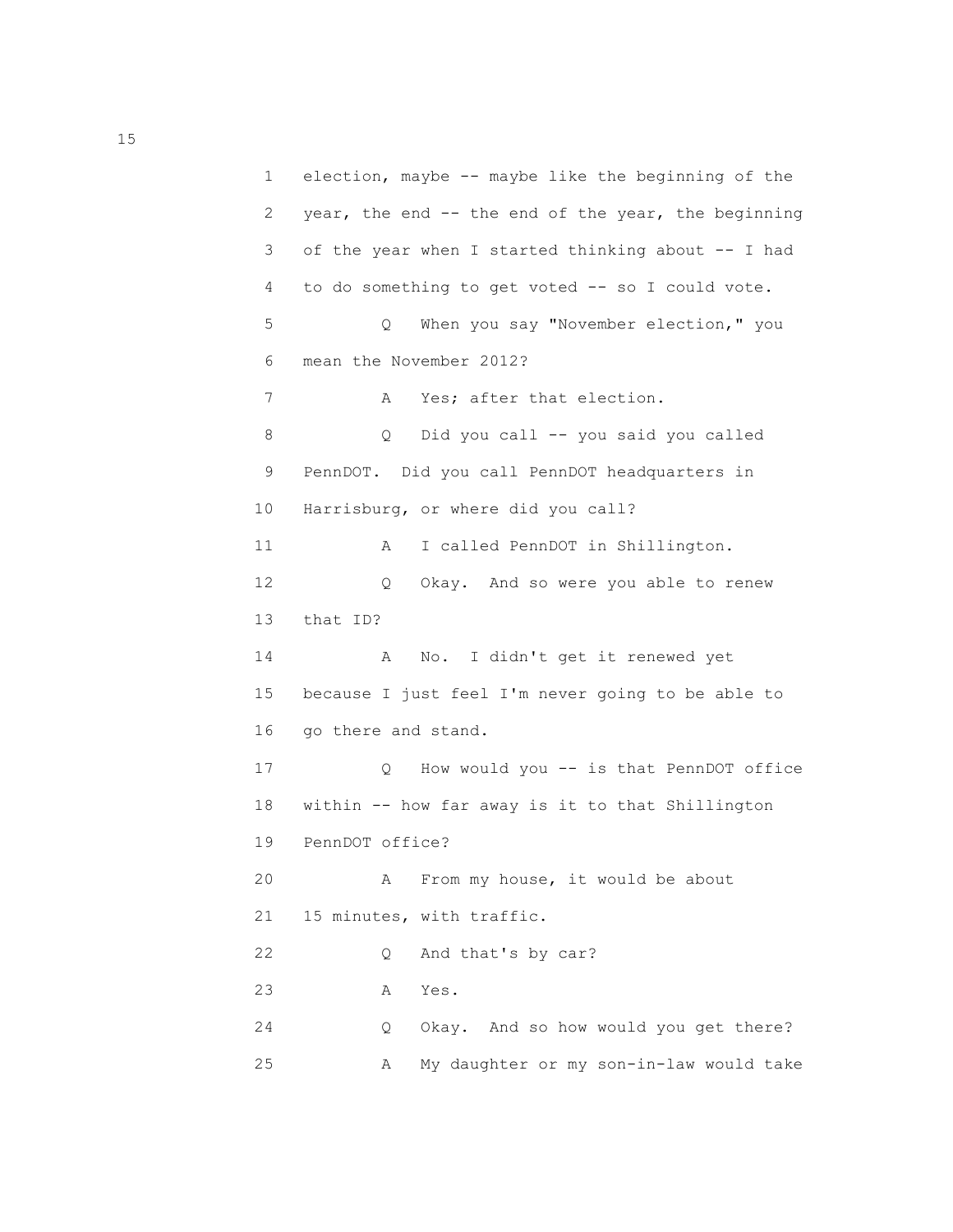1 me.

 2 Q And could they do that -- could they 3 take off work to do that, or when would they do 4 that? 5 A Would be when they aren't working. 6 That's one reason why I haven't gone, because you 7 don't know how long you're going to be standing 8 there, tied up there. And they can't sit there 9 forever, waiting for me. 10 Q Okay. Is there any city bus that you 11 can take to get there? 12 A Yes. 13 Q And do you use the city buses? 14 A Not since I've been hurt. I can't -- 15 I'd have a hard time -- I'd have to walk to a bus 16 stop. Then when you get off over there, you still 17 got a block to go to get to the -- before you're 18 even at the PennDOT. 19 Q What about paratransit; are there any 20 paratransit opportunities for you? 21 A There would be, but you got to 22 register. It's a lot of -- like I checked into 23 it -- when my husband lived, he checked into it. 24 And it was more bother than -- you have to pay. 25 And they come at their convenience, whether -- you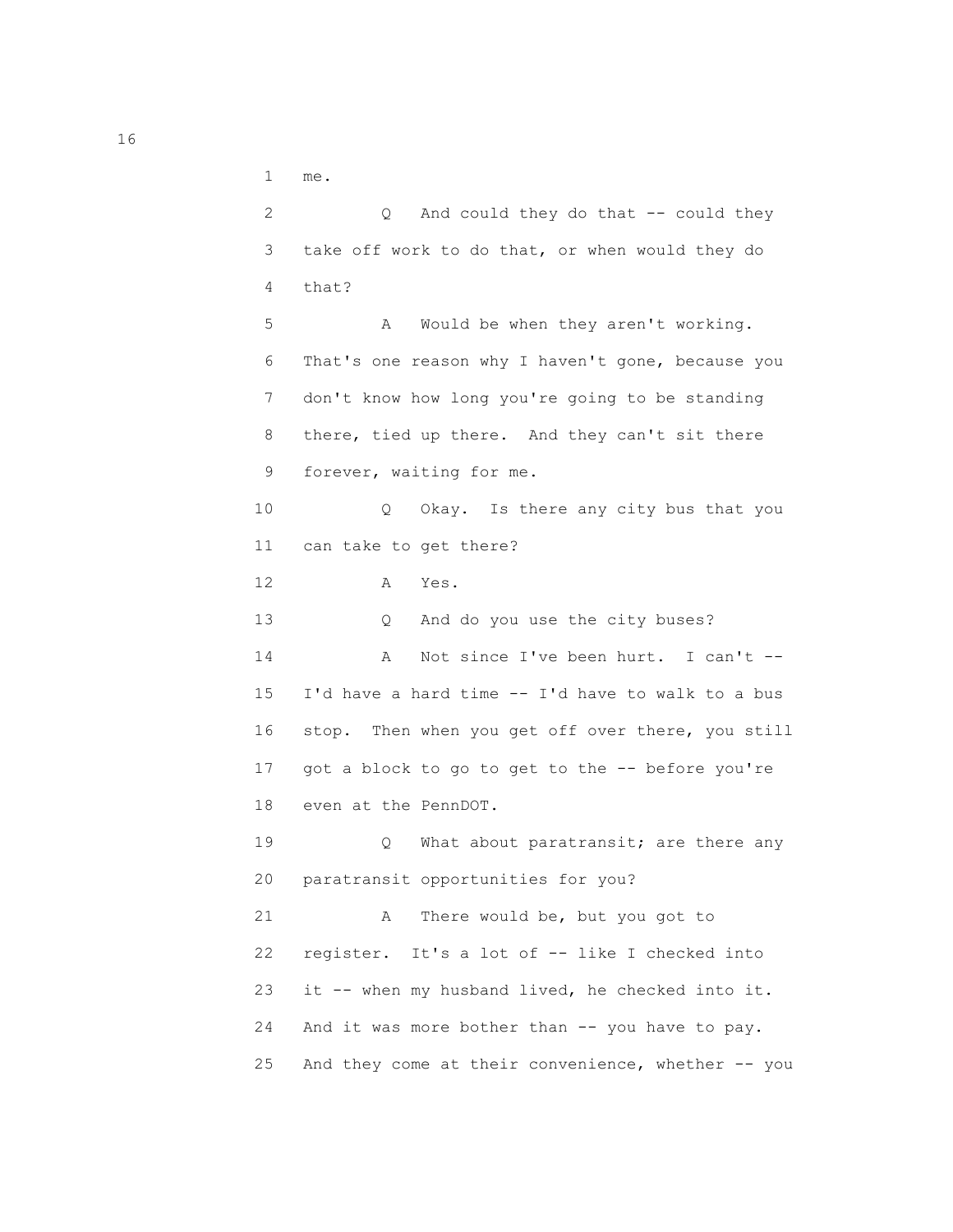| 1  | know, you have to wait until they can take you    |
|----|---------------------------------------------------|
| 2  | because they have so many, I guess, that go. You  |
| 3  | have to wait until they can pick you up and take  |
| 4  | you. So you would be waiting forever for them.    |
| 5  | Okay. How do you get around to things<br>Q.       |
| 6  | like doctor's appointments or other errands?      |
| 7  | My daughter and my son-in-law; and once<br>Α      |
| 8  | in a while if I need to, my brother will take me. |
| 9  | Does your brother live here in Reading?<br>Q      |
| 10 | He lives in Boyertown.<br>Α<br>No.                |
| 11 | About how far away is that?<br>Q                  |
| 12 | About a half hour.<br>Α                           |
| 13 | Okay. And since you had your accident,<br>Q       |
| 14 | have you traveled -- have you gone on any         |
| 15 | long-distance car trips?                          |
| 16 | Not really, no.<br>Α                              |
| 17 | What is the farthest you've gone?<br>Q.           |
| 18 | Maybe about a 50-minute ride.<br>Α                |
| 19 | Did you say 15 or 50?<br>Q                        |
| 20 | 50. 50 minutes.<br>Α                              |
| 21 | And how $--$<br>Q                                 |
| 22 | MR. SCHMIDT: I'm sorry. I didn't hear             |
| 23 | was that. Was that 50 or 15?                      |
| 24 | THE WITNESS:<br>50.                               |
| 25 | MR. SCHMIDT: 50? 50 minutes?                      |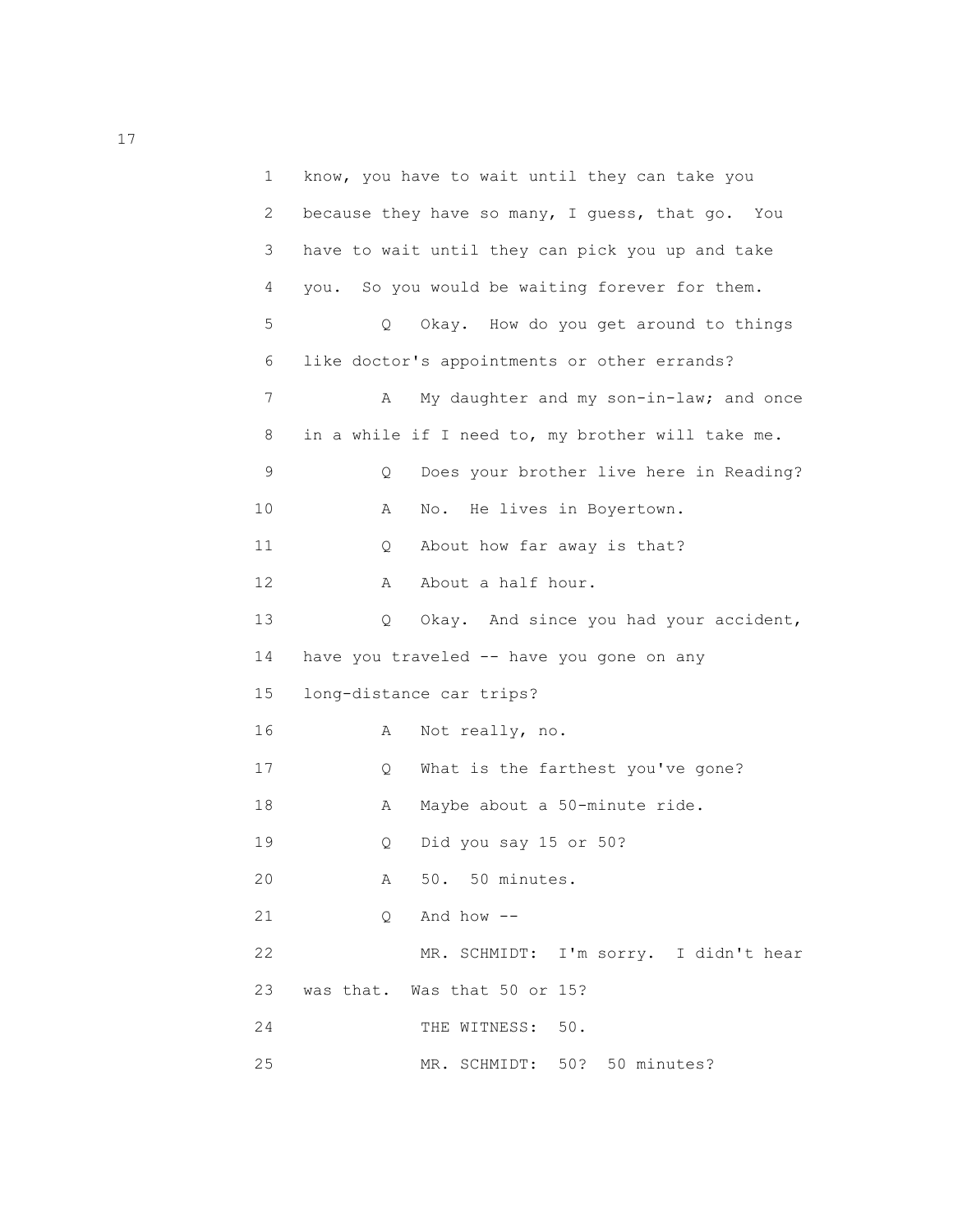1 THE WITNESS: 50, yeah.

2 BY MR. GEFFEN:

 3 Q Okay. And did you -- how was it for 4 you to ride in the car for that amount of time? 5 A Well, by the time I got there, I was 6 ready to get out. Even before we got there, it 7 was -- it's so long in a car, and I have problems. 8 Q And what sort of problems, if I could 9 ask? 10 A Well, with my leg being broke, I have 11 problems like -- the leg is healed; but just from 12 being -- keeping my legs in one -- in one position, 13 not walking, they get stiff and it bothers me. 14 Q Now, have you ever seen any 15 advertisements about the voter ID law in 16 Pennsylvania? 17 A Not recently, no. 18 Q Did you see any at any time? 19 A When they first came out that they were 20 going to do it, you saw it. It was on TV and in 21 the newspaper and everything. 22 Q Okay. Have you seen any advertisements 23 since the November 2012 election? 24 A No. That's why I didn't know you could 25 use it in May because I never saw anything.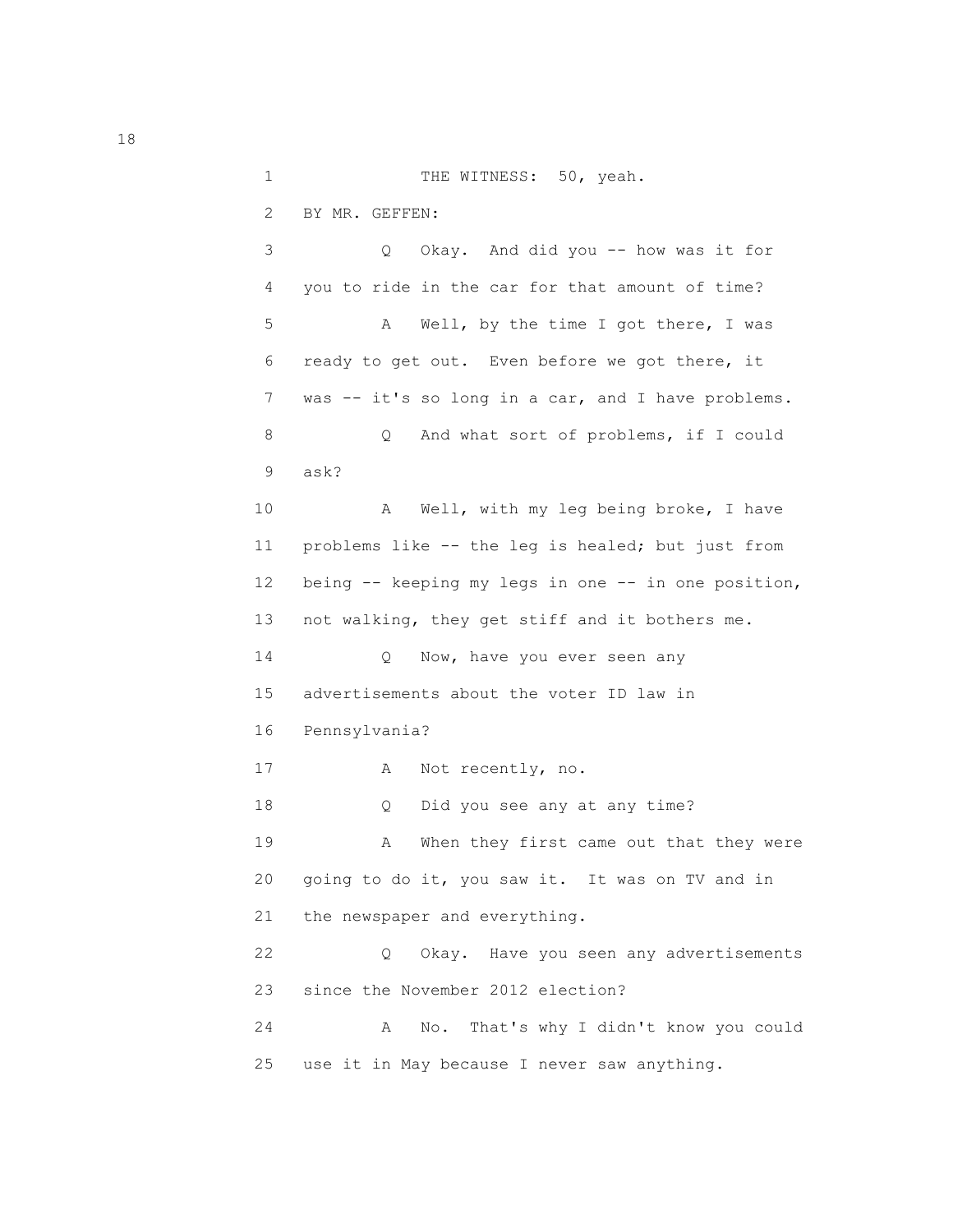| 1  | $\circ$         | How do you get most of your news?                   |
|----|-----------------|-----------------------------------------------------|
| 2  | $\mathbb A$     | TV, news station I watch, the news                  |
| 3  | channels on TV. |                                                     |
| 4  | $\circ$         | Are there specific channels that you                |
| 5  | watch?          |                                                     |
| 6  | A               | Fox News.                                           |
| 7  | Q.              | Do you subscribe to a newspaper?                    |
| 8  | $\mathbb{A}$    | $\mbox{No}$ .                                       |
| 9  | $\circ$         | Do you currently have Internet access               |
| 10 | from your home? |                                                     |
| 11 | Α               | No.                                                 |
| 12 | Q               | Is voting important to you?                         |
| 13 | $\mathbb A$     | Yes.                                                |
| 14 | $\circ$         | Why is that?                                        |
| 15 | $\mathbb{A}$    | Because I feel that if you want a say               |
| 16 |                 | in your government, you should be voting. You       |
| 17 |                 | should let them know what you want and how you feel |
| 18 | about things.   |                                                     |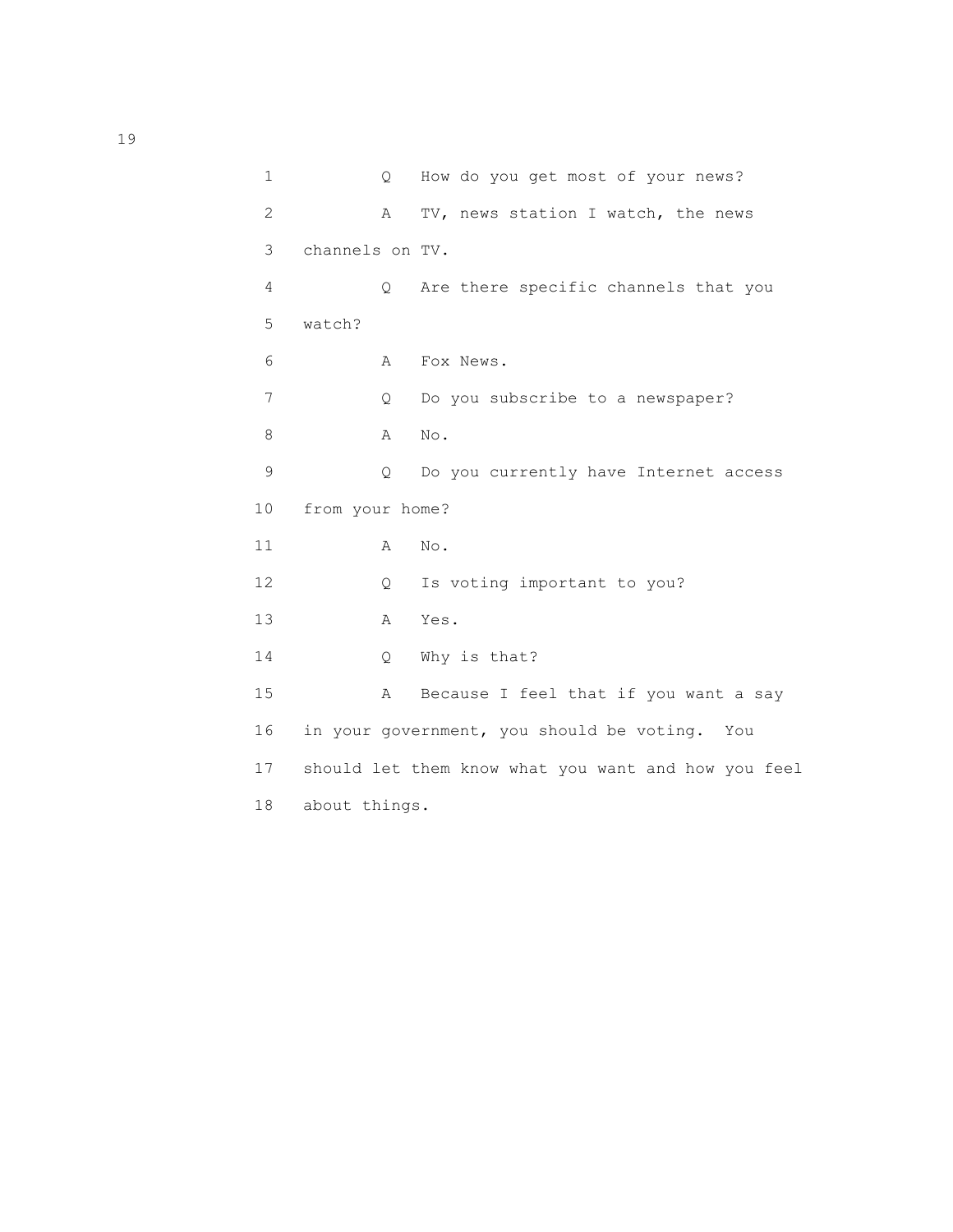1 Q My name is Kevin Schmidt. I represent 2 the Respondents in this action. I just have a few 3 follow-up questions for you. 4 You said that you've lived at this 5 address, 1200 Mulberry Street in Reading, for about 6 13 years now? 7 A Yes. 8 Q Do you have any plans on moving anytime 9 soon? 10 A No. 11 Q No? Okay. 12 A My next move is probably to the 13 graveyard. 14 Q I hope not, but -- 15 And you said your polling place is 16 about three blocks away; is that correct? 17 A Yes. 18 Q And do you walk there, ma'am? 19 A I did before I had my accident. I 20 always walked there. 21 Q And what year did you have your 22 accident? 23 A 2008. 24 Q 2008? Okay. 25 And after your accident, when did your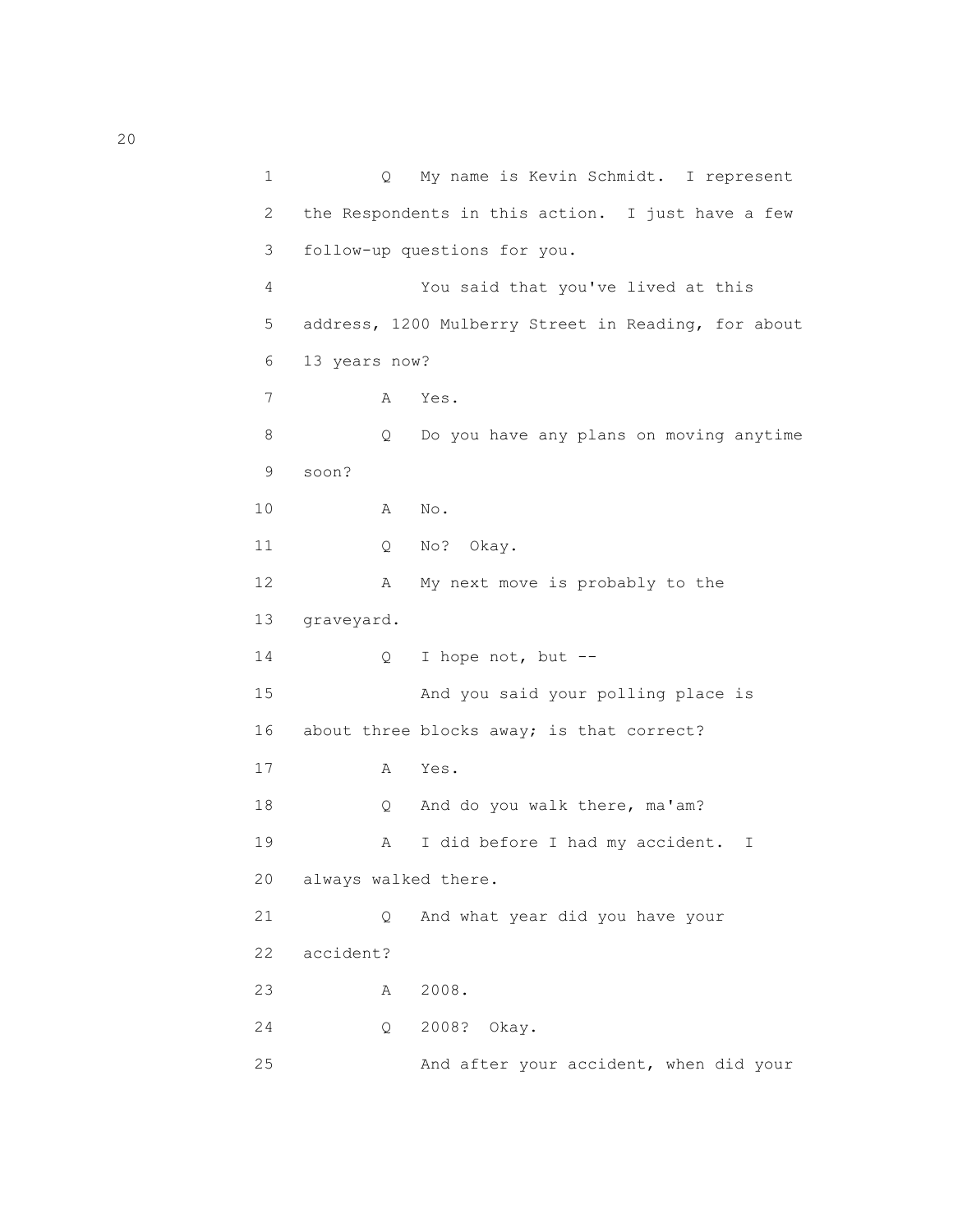```
 1 doctor or any physician tell you that you were
  2 fully recovered from your accident?
  3 A I don't think anybody ever said I was
  4 fully recovered, but they cleared me in -- I guess
  5 it was early part of 2010 or the 2009, somewhere
  6 around there.
 7 Q Okay. So you testified that after your
  8 accident, after your broken leg, your
  9 daughter-in-law or your son-in-law or I guess in a
 10 real emergency your brother could take you to your
 11 polling place to vote; is that correct?
 12 A Yes.
 13 Q And would they offer that same
 14 accommodation if you needed to go somewhere else in
 15 an emergency?
 16 A Yes.
 17 Q So they're available to you to get you
18 around town or anywhere you need to go; is that
 19 correct?
 20 A Yes; at their convenience, yeah.
 21 Q Now, you said you at one point voted
 22 absentee ballot?
 23 A Yes.
 24 Q Could you describe the circumstances
 25 around that. Why did you vote absentee?
```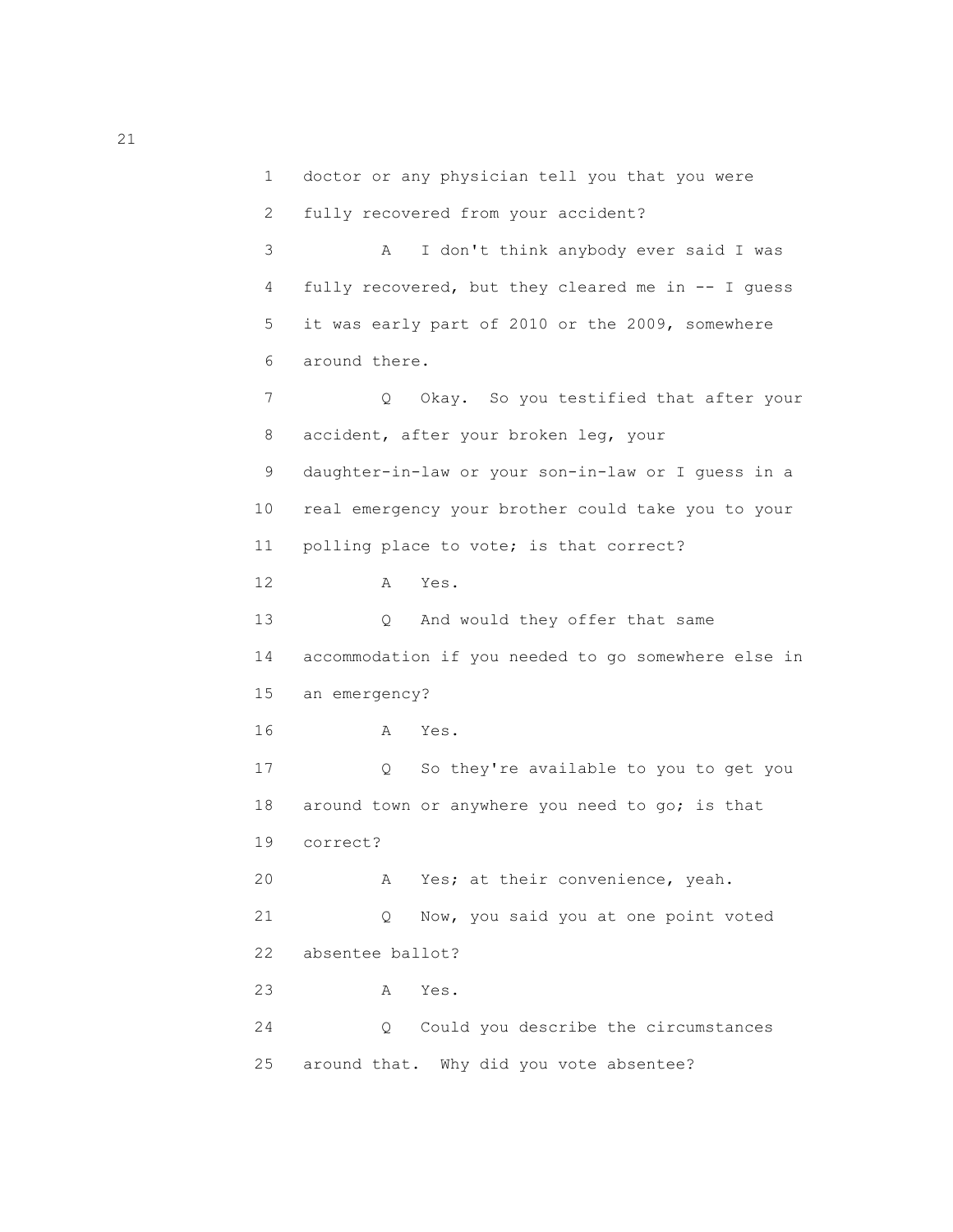1 A I was in the hospital, in the Reading 2 Hospital. And they had transferred me from Hershey 3 back to the Reading Hospital, and I wasn't going to 4 be out in time. And I didn't want to miss voting, 5 so my husband got me an absentee ballot. 6 Q And that was as a result of your 7 accident in Hershey? 8 A Yes. 9 Q As a result of that accident, did you 10 file a lawsuit against anyone? 11 A No. My husband inquired about whether 12 or not we could get my medical bills paid. And the 13 Giant Center in Hershey said, no, they won't do 14 anything like that. So then we just left it go. 15 We tried for medical expenses. 16 Q How did you get involved as a witness 17 in this lawsuit, ma'am? 18 A I got a phone call from somebody that 19 asked me if I would talk to a lawyer and cooperate 20 in -- because of the ID for voting, whether or not 21 I was voting and whether I had an ID or not. 22 And then I told them that I had -- I 23 did, but I had a hard time getting it renewed. And 24 then they asked me if I would talk to a lawyer 25 about it.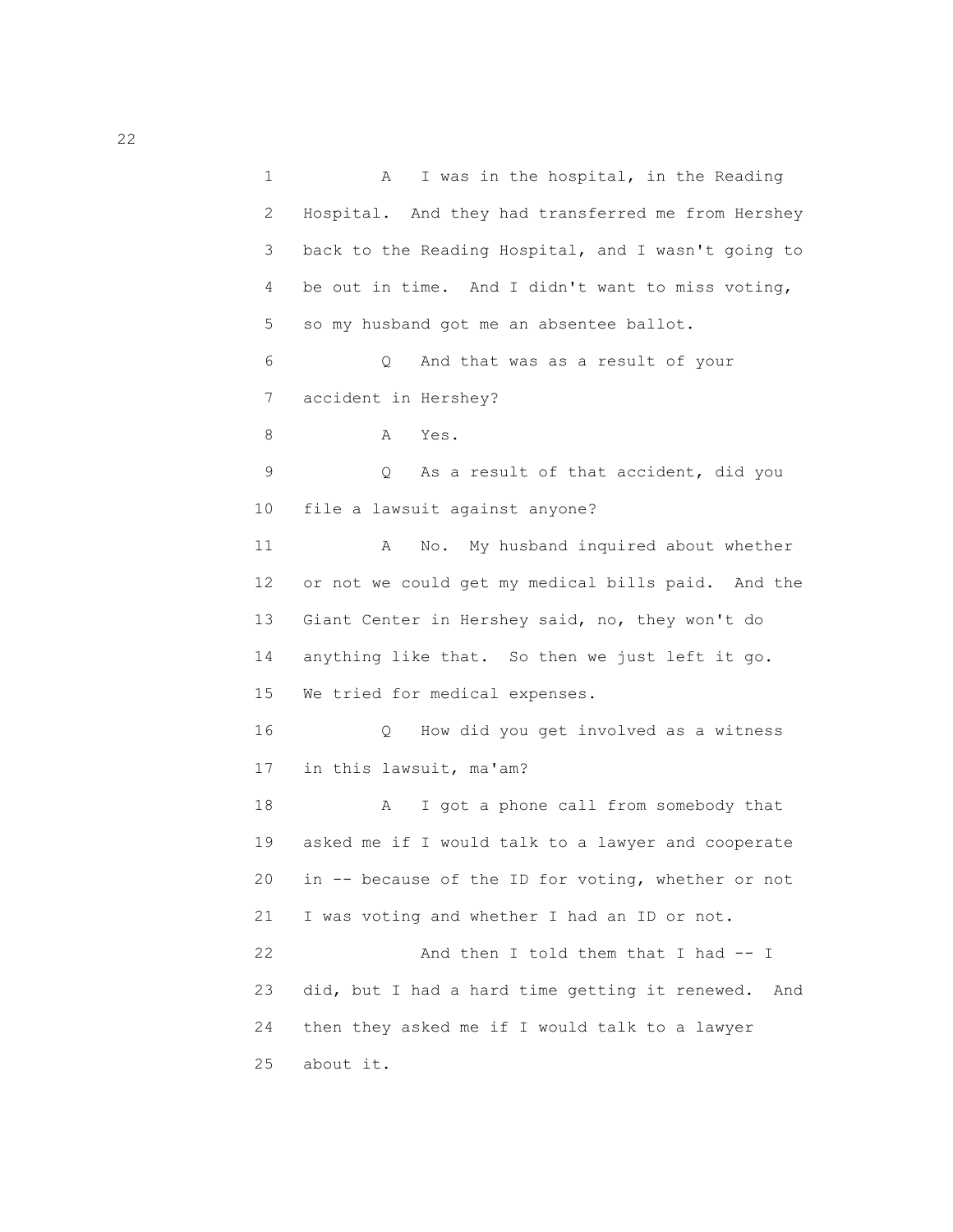1 Q Who called you? 2 A She might have told me her name, but I 3 don't remember. It was a woman. 4 Q How did she get your name? 5 A I don't know. That's what I was 6 wondering. I don't know how she found out. 7 0 Did she ever -- this woman ever 8 describe to you how she got in contact with you or 9 got your information? 10 A No. She just asked me my 11 circumstances. And then she said that if I 12 would -- if I wanted to cooperate, there would be a 13 lawyer contacting me. 14 O And when did this occur? 15 A It was the past -- I'd say in the past 16 month or two months. 17 Q Why did she say she was calling you? 18 A She just asked me if I was a voter and 19 whether or not I used the Pennsylvania ID to vote 20 and whether or not I had one and how I felt about 21 it. 22 Q And she didn't identify a specific 23 group that she was with? 24 A No. 25 Q And you can't remember her name?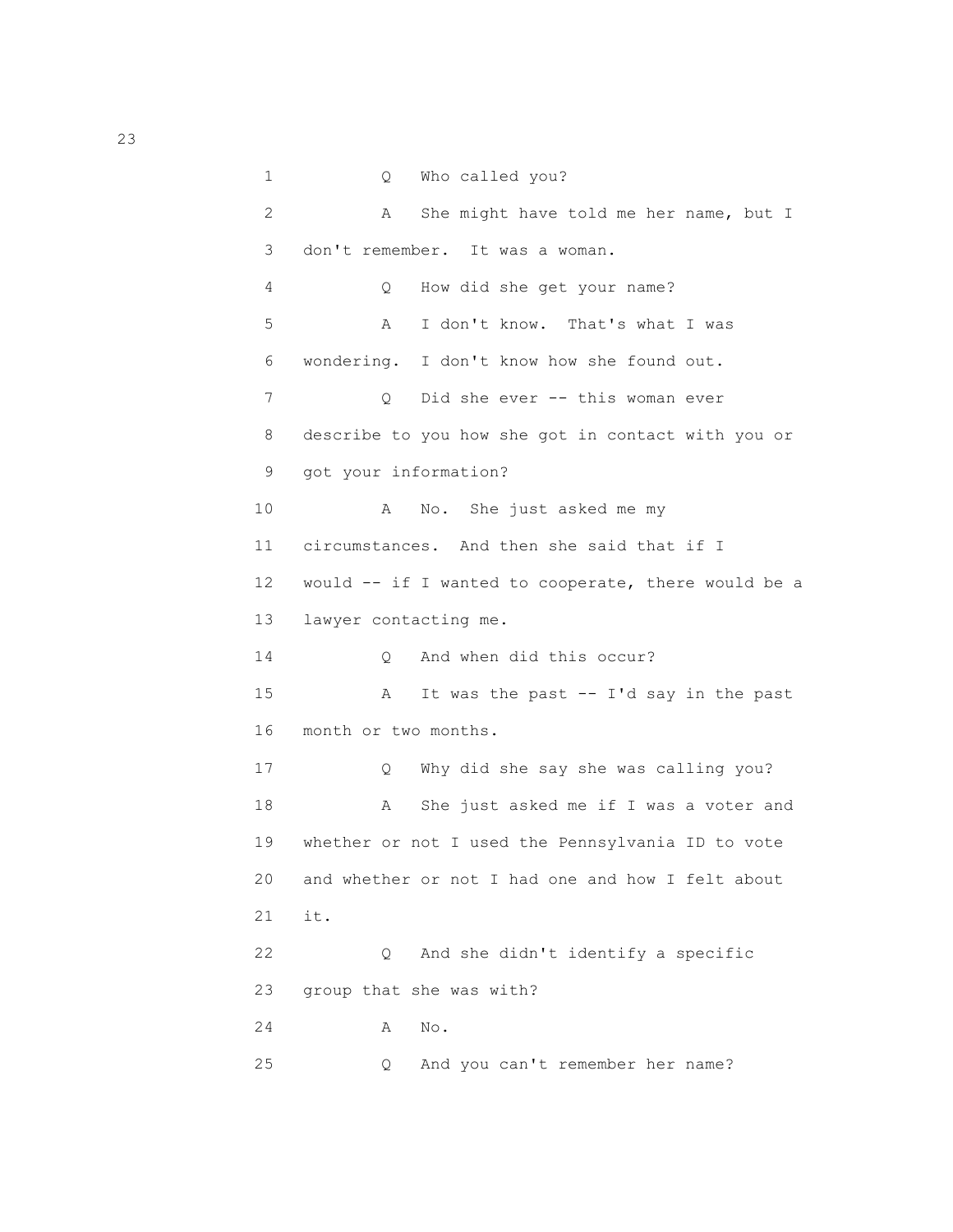```
 1 A No, I don't.
 2 Q What lawyer did she direct you to?
 3 A What's your name? Ben.
 4 Q Mr. Geffen, who is sitting --
 5 A Yes.
 6 Q -- to your left?
7 A That's who contacted me. She didn't
 8 tell me who she -- she just said, "A lawyer will be
 9 contacting you." And he's who contacted me.
 10 Q Okay. And what did they describe they
 11 needed you for?
 12 A They just wanted to know how I felt
 13 about having to vote with an ID and how I felt when
 14 I told them that I didn't have one; I had to get it
 15 renewed. They wanted to know how I felt about
 16 that, that I couldn't vote because I didn't have an
 17 ID.
 18 Q Just moving forward to some more of
 19 your testimony, ma'am, you said that your farthest
 20 recent travel was about 50 minutes in a car?
 21 A Yes.
 22 Q Where did you go?
 23 A To Lansdale.
 24 Q Lansdale?
 25 A To --
```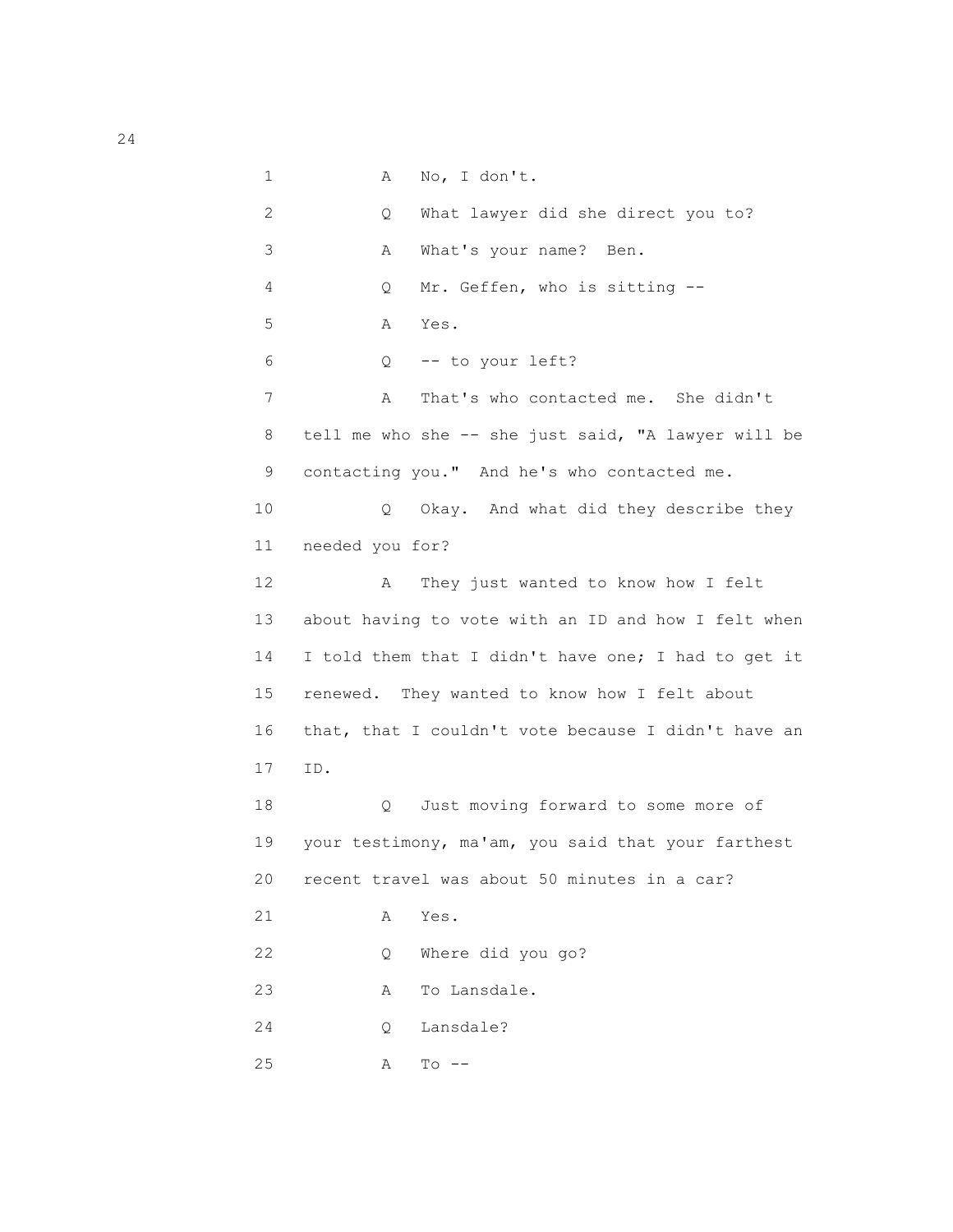```
 1 Q That's my neck of the woods.
            2 A Is it?
            3 Q Yes.
            4 A To my friend's house --
            5 Q Okay.
            6 A -- in Lansdale.
           7 Q And you went there by car?
 8 A Yes.
            9 Q Who took you there?
          10 A My daughter and her husband.
           11 Q And do they take you to get your
           12 groceries?
 13 A Yes.
           14 Q How often do they drive you around
           15 during the course of an ordinary week?
           16 A To doctor's appointments if I have a
           17 doctor's appointment, and I usually try to do my
           18 grocery shopping once a month when I get my check
          19 so that I have stuff, that they don't -- I don't
           20 have to be bothering them to take me around.
           21 And sometimes my prescriptions, they
           22 take me to pick them up or they'll pick them up for
           23 me.
           24 Q When you say your check, what do you --
           25 A My Social Security check.
```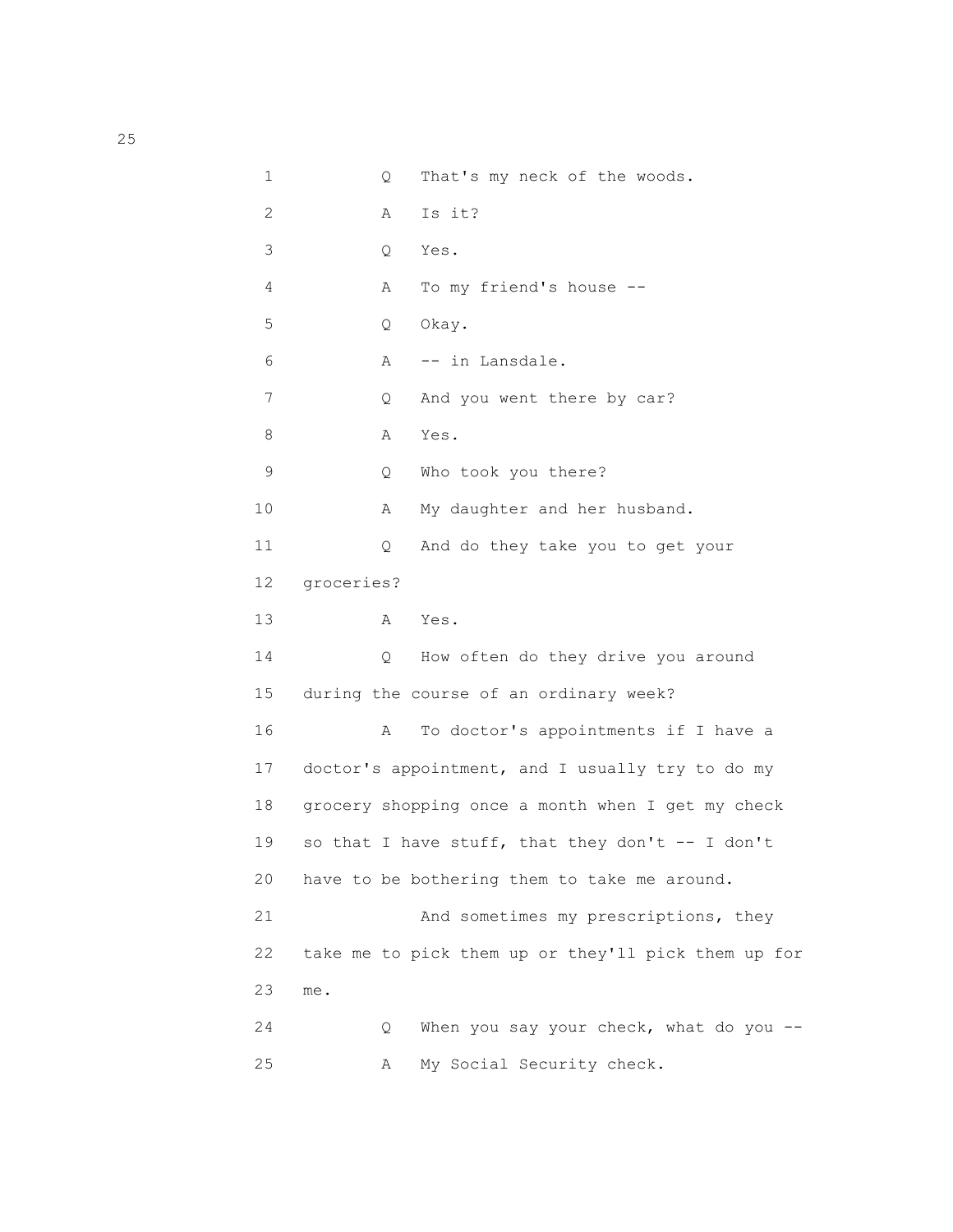1 Q Okay. Ma'am, what -- you talked a 2 little bit about having a PennDOT driver's license, 3 photographic identification card; is that correct? 4 A Yes. It's an ID card. 5 Q And that expired, ma'am? 6 A Yes. My driver's license expired 7 back -- right after I had my accident and the 8 doctor said I couldn't drive, so I never bothered 9 to have it renewed. 10 Q Okay. At any time did the doctors 11 clear you to drive? 12 A No. 13 Q Okay, has anybody told you currently 14 that you still cannot drive? 15 A Not -- not in so many words, but I know 16 by myself I wouldn't -- would never put anybody at 17 risk of driving, because my reflexes -- and the 18 doctor will say my reflexes aren't very good right 19 now. 20 Q And I guess that's your opinion as to 21 whether or not you feel you can drive. But no 22 doctor has explicitly said to you, "Ma'am, you 23 cannot drive"; correct? 24 A They did at one time, but not lately. 25 Q Right. Okay. Postaccident and post --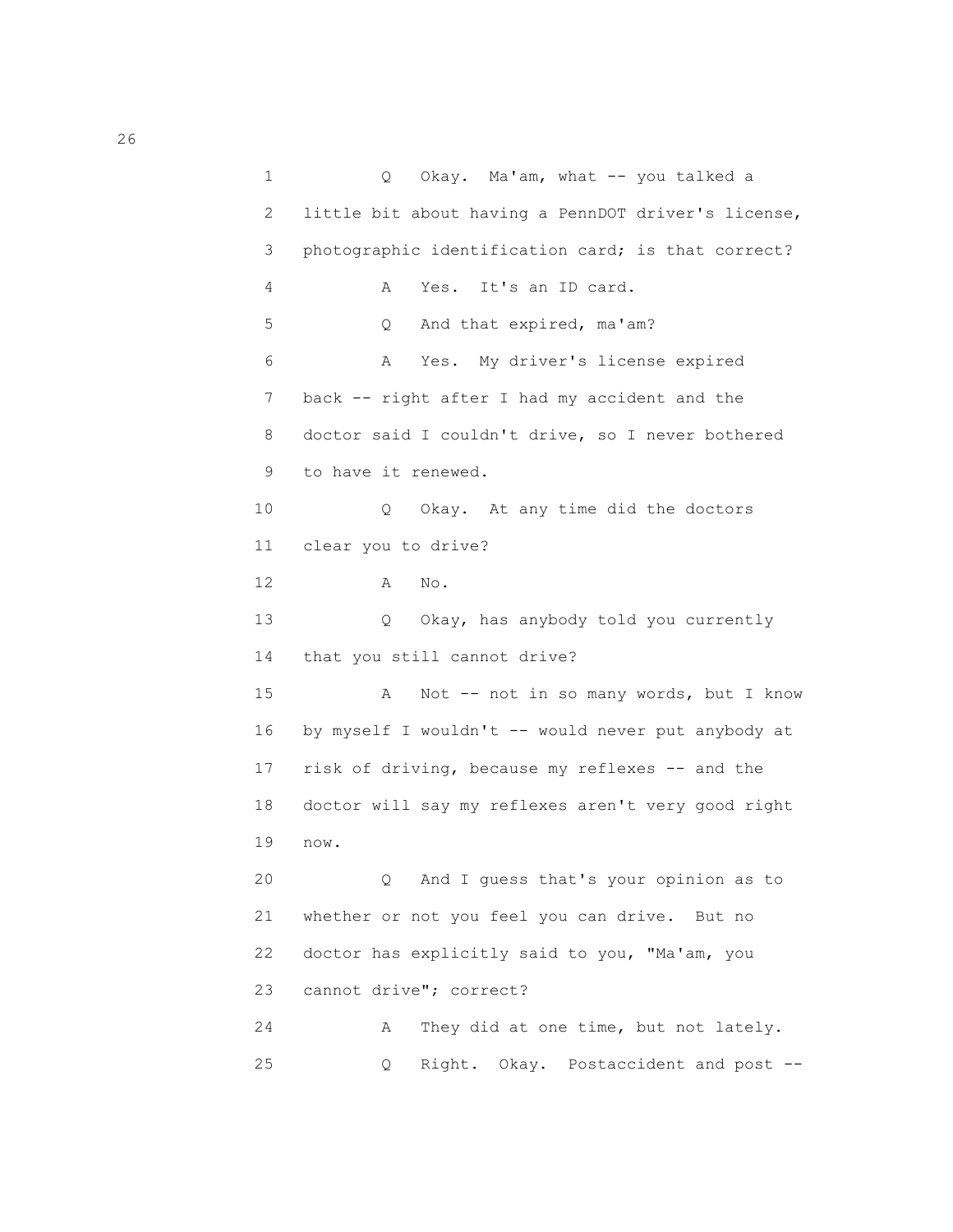```
 1 clearing your medical condition, no one has
 2 explicitly told you not to drive; is that correct?
 3 A No, no one has really -- I just don't
 4 do it, because I know I'm not up -- I'd be afraid
 5 I'd have an accident.
 6 Q Understood. Understood.
 7 Getting back to your PennDOT ID, now do
 8 you have another PennDOT photographic
 9 identification card?
10 A The one that they gave me that was
 11 issued to me, Pennsylvania's nondrivers.
12 Q And does it have your photo on it?
 13 A Yes.
14 0 And is it current?
 15 A No.
 16 Q When did that expire?
17 A That expired 2011.
 18 Q And what efforts have you made to renew
 19 that?
 20 A I called them at their office to see
 21 what kind of -- if they had any way that I could
 22 get in there without standing in line for four
 23 hours to come and renew it.
 24 And they said, no; that if I came, I'd
 25 have to stand in line, just like everybody else
```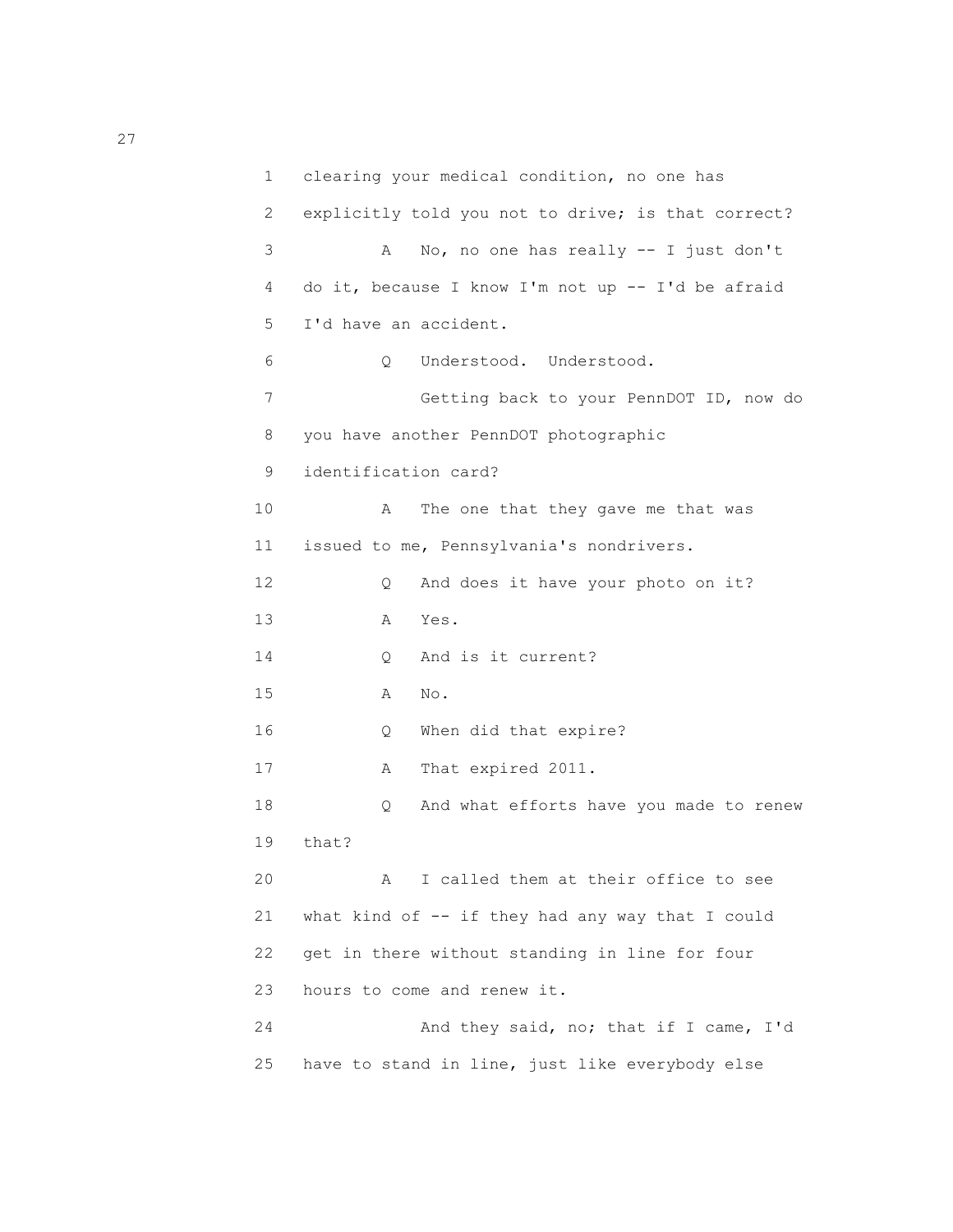```
 1 did.
 2 I told them I could not stand for four
 3 hours.
 4 And they said that's the chance I got
 5 to take.
 6 Q When did you call?
 7 A Right after November 2012, election,
 8 when they told me I had to get it renewed.
 9 Q And is that the only effort you've made
 10 to try and renew that?
 11 A Yes.
 12 Q You've never asked them if you could
 13 renew it by mail?
14 A No, I can't. I asked that.
 15 Q Okay. And what were you told?
 16 A I told them -- I was told I had to come
 17 in person. You have to come in person to do it.
 18 Nobody else can do it for you. You have to come in
 19 person.
 20 Q And who told you that, ma'am?
 21 A Somebody from PennDOT, whoever I was
 22 talking to.
 23 Q And is that the PennDOT driver's
 24 licensing center in Shillington?
 25 A Yes.
```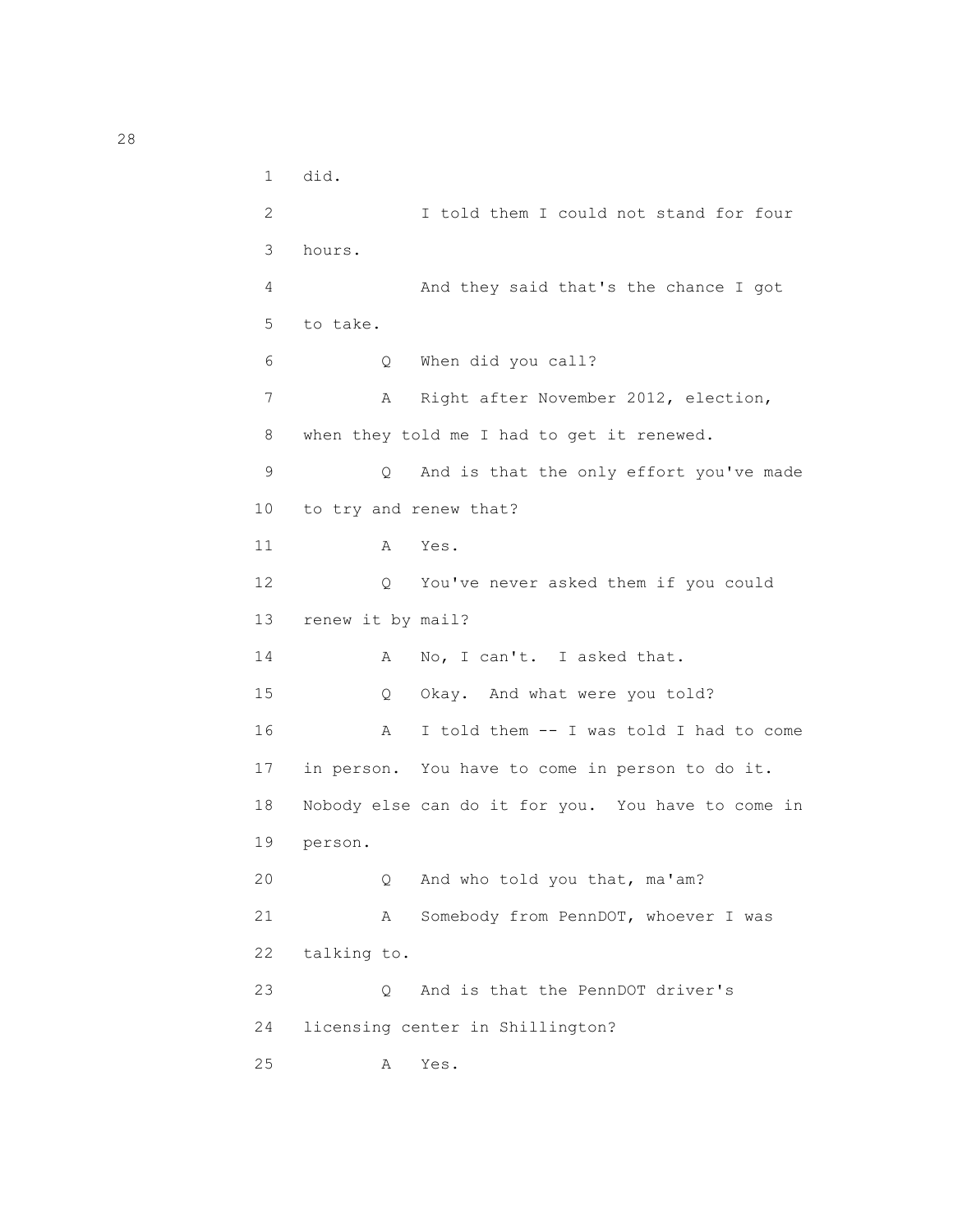1 Q Okay. And do you remember when you 2 were told that, what date it was? 3 A It was back in 2012, after the 4 election. Might have been towards the end of the 5 year, when I called them. 6 Q Since that time, have you ever gone to 7 PennDOT in Shillington? 8 A No. 9 Q Okay. Did you ever call back again to 10 ask maybe another representative of PennDOT if you 11 could have accommodations made for your condition? 12 A No, no. 13 Q Are you willing to do that, ma'am? 14 A Yes. 15 Q So you've just chosen not to do it up 16 to this point; is that correct? 17 A Right. Because I have a problem -- my 18 son-in-law or my daughter can just take me when 19 they aren't working, and it's not always 20 convenient. So I got to do it when I know they can 21 take me. 22 Q Have you ever called to ask them if 23 there was a line before you had an opportunity to 24 go to see if you didn't -- you wouldn't have to 25 wait that long?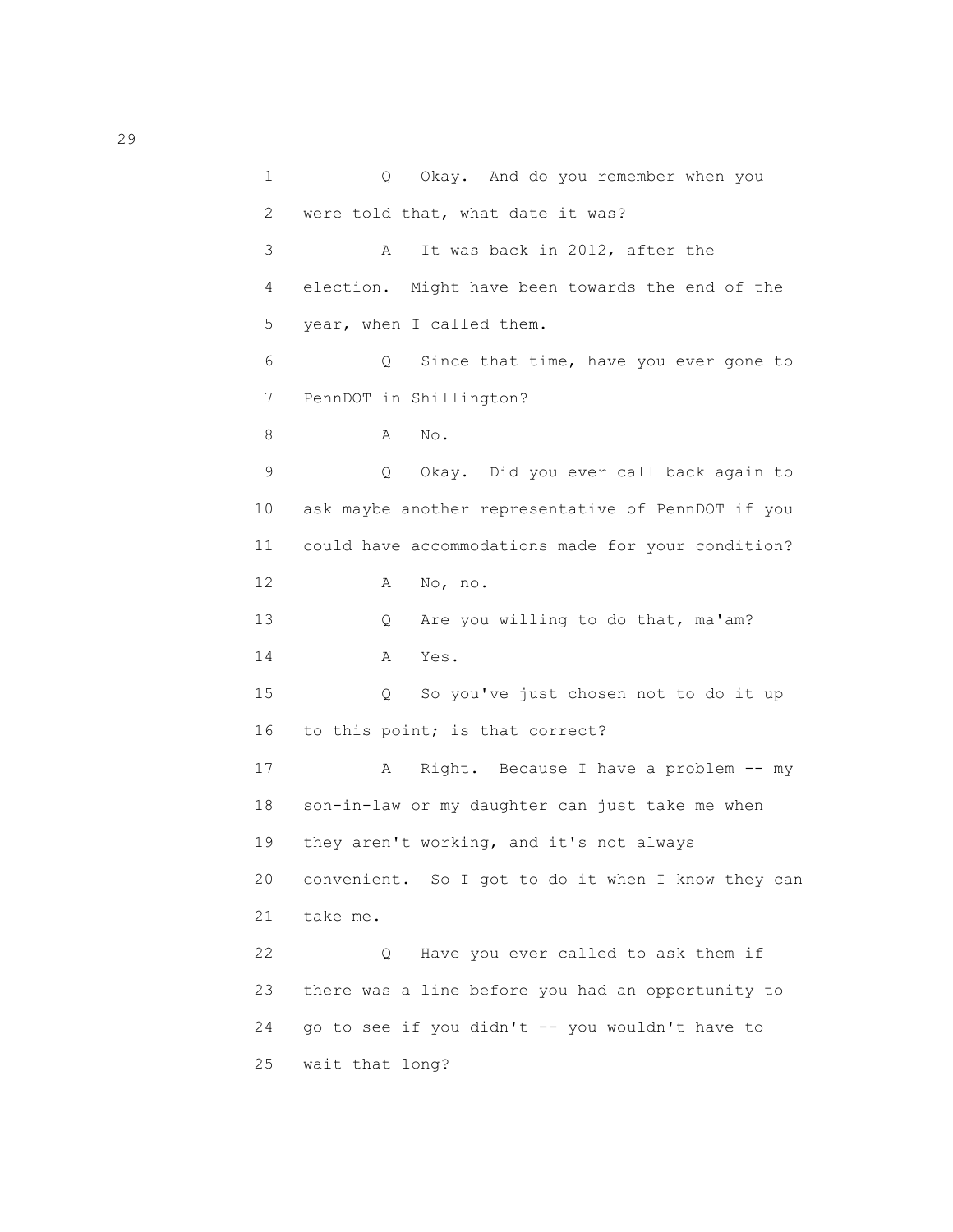1 A No. There's never -- you go there, 2 there's not a line. At least I haven't seen it. 3 Q But that's just based on your 4 experiences being there; correct, ma'am? 5 A Right, right, yes. 6 Q And ma'am, you testified that this 7 expired nondriver's license issued by PennDOT, 8 that's the only photographic identification card 9 you have? 10 A Yes. 11 Q How long does it take you to get to the 12 Shillington driver's license center? 13 A About 15 minutes. 14 Q 15 minutes? By car? 15 A Yes. 16 Q And you don't have any problem getting 17 there by car -- 18 A No. 19 Q -- assuming your daughter or son-in-law 20 will take you there? 21 A Yes. 22 Q When you were at PennDOT, ma'am -- 23 strike that. 24 Did you ever, in your conversations 25 with representatives at PennDOT, ask for any way to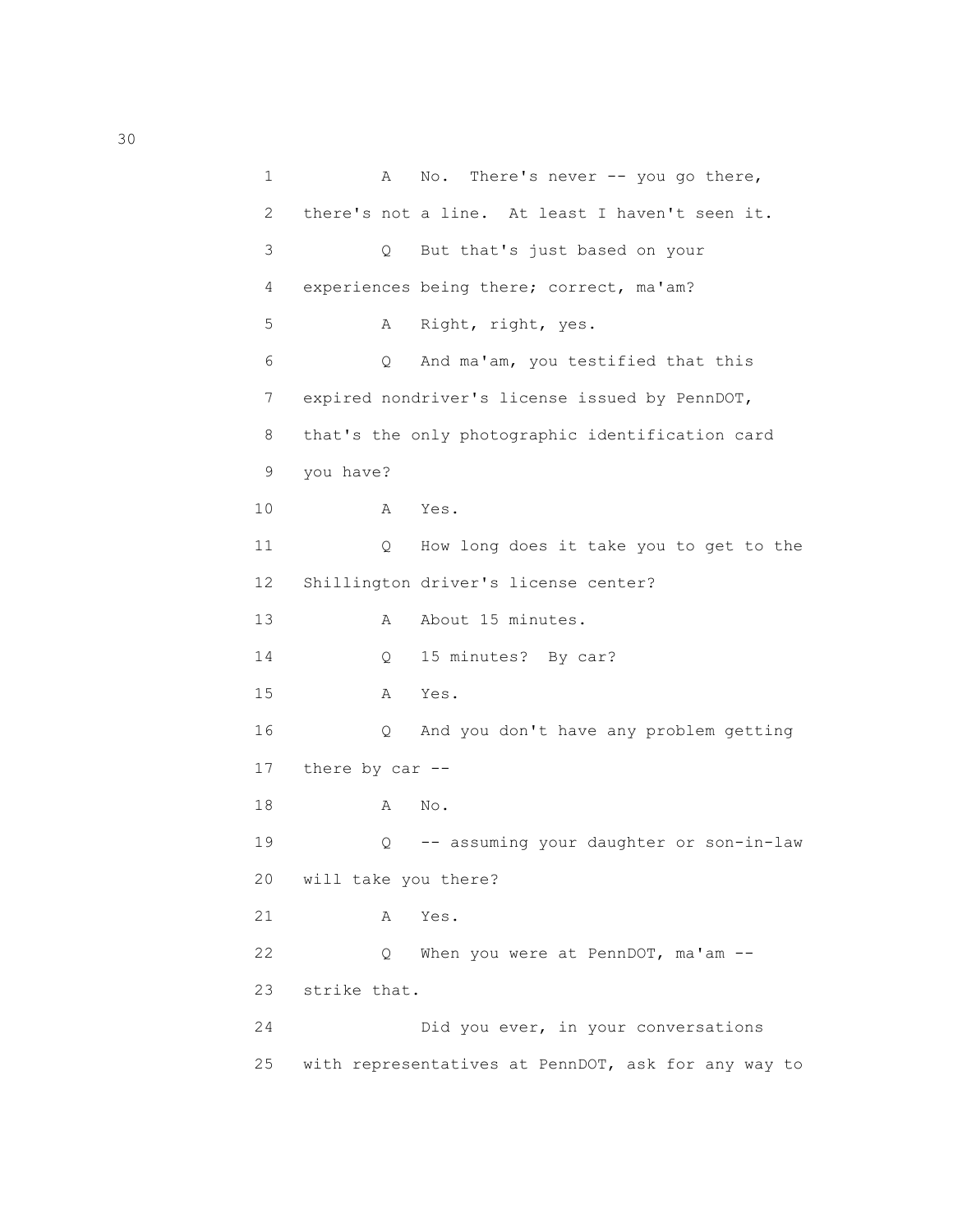| 1              | mail in information to obtain a photographic        |
|----------------|-----------------------------------------------------|
| $\overline{2}$ | identification card?                                |
| 3              | Yes. And they told me no, you have to<br>A          |
| 4              | come in person.                                     |
|                |                                                     |
| 15             | You testified that you did not vote in              |
| 16             | the May 2013 election; is that correct?             |
| 17             | That's right.<br>A                                  |
| 18             | And you testified that you didn't<br>$\circ$        |
| 19             | believe you could, based on what somebody advised   |
| 20             | you at your polling place at the time you voted for |
| 21             | the November 2012 general election; is that         |
| 22             | correct?                                            |
| 23             | Yes.<br>A                                           |
| 24             | And who at that polling place told you<br>$\circ$   |
| 25             | you would not be able to vote in your -- in the     |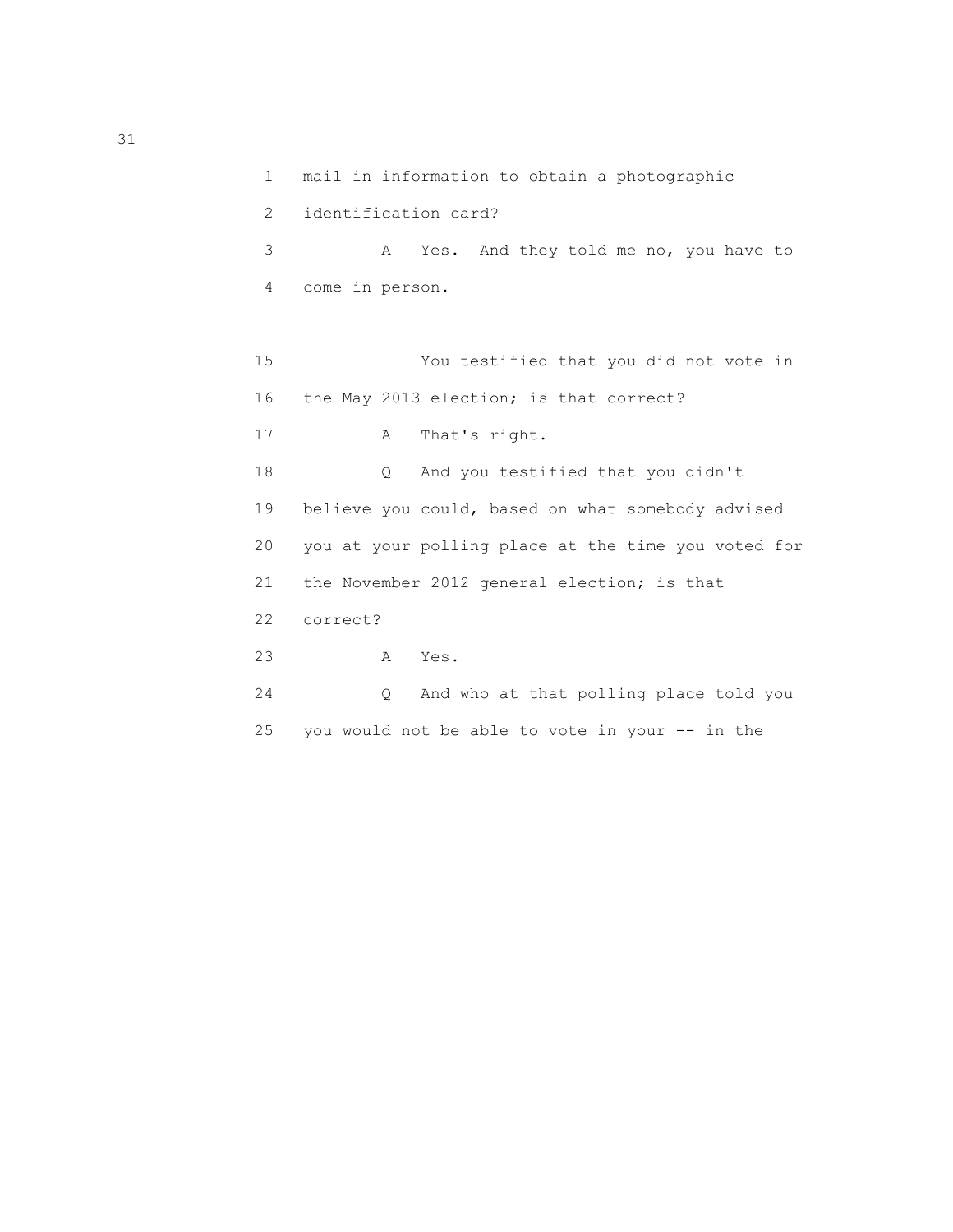```
 1 May 2013 election without photographic
             2 identification?
             3 A The poll -- the person that worked in
             4 the polling place, that signed me in.
             5 Q Do you know his or her name?
             6 A No, I don't. Every time you go there,
            7 there's a different one there. And they -- when
             8 they sign you in, they ask for your ID. And when
             9 you don't have it, then they told me that --
            10 Q Did you find that peculiar that they
            11 told you that?
           12 A No, because I knew before I went there
            13 that the law was going to be taking effect.
           14 O Okay.
            15 A So I -- it didn't surprise me. I
            16 didn't think it was right; because I said to them,
            17 "I've voted all these years without one. Why all
            18 of a sudden?"
           19 They just said, "That's the law."
            20 Q Did you ask anybody else about that?
           21 A No; just there at the polling place.
            22 Q You just relied solely on that person
            23 at the polling place?
 24 A Yes.
            25 Q How about your daughter or son-in-law;
```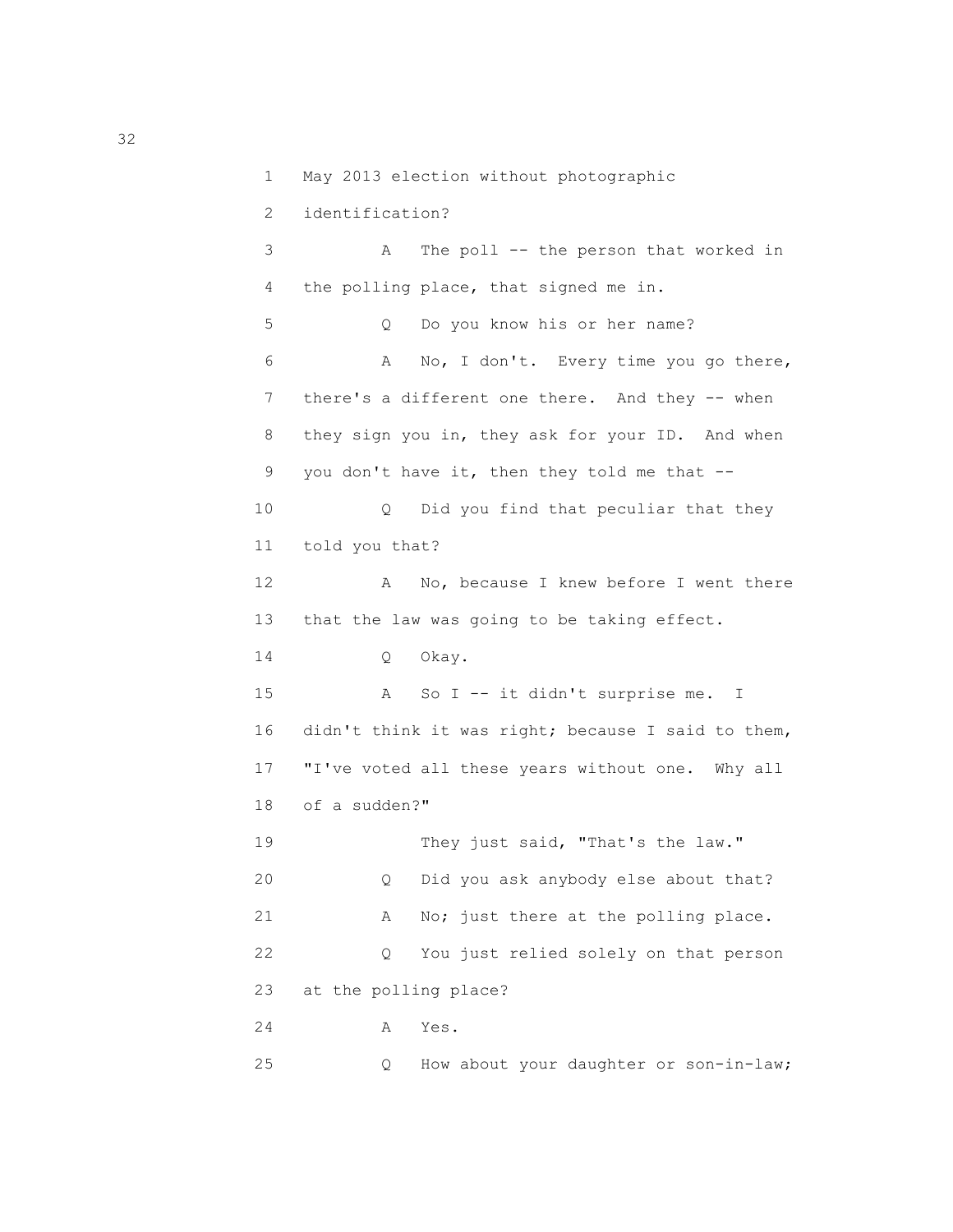1 did they vote in May 2013? 2 A I don't really know. I didn't ask 3 them. 4 Q Did they vote in November 2012? 5 A I think they did. I'm not sure. 6 Q Okay. As a former committeeperson, do 7 you still have contacts in the political 8 communities? 9 A Not really. All the ones that was in 10 office and worked in the headquarters are all new. 11 And I don't -- since this I haven't done any work, 12 so I don't really know. 13 Q But you never called anybody at any 14 headquarters to find out whether or not what you 15 were told at the November 2012 election was 16 accurate regarding voting in May of 2013? 17 A No.

25 Q Ma'am, you said you do not have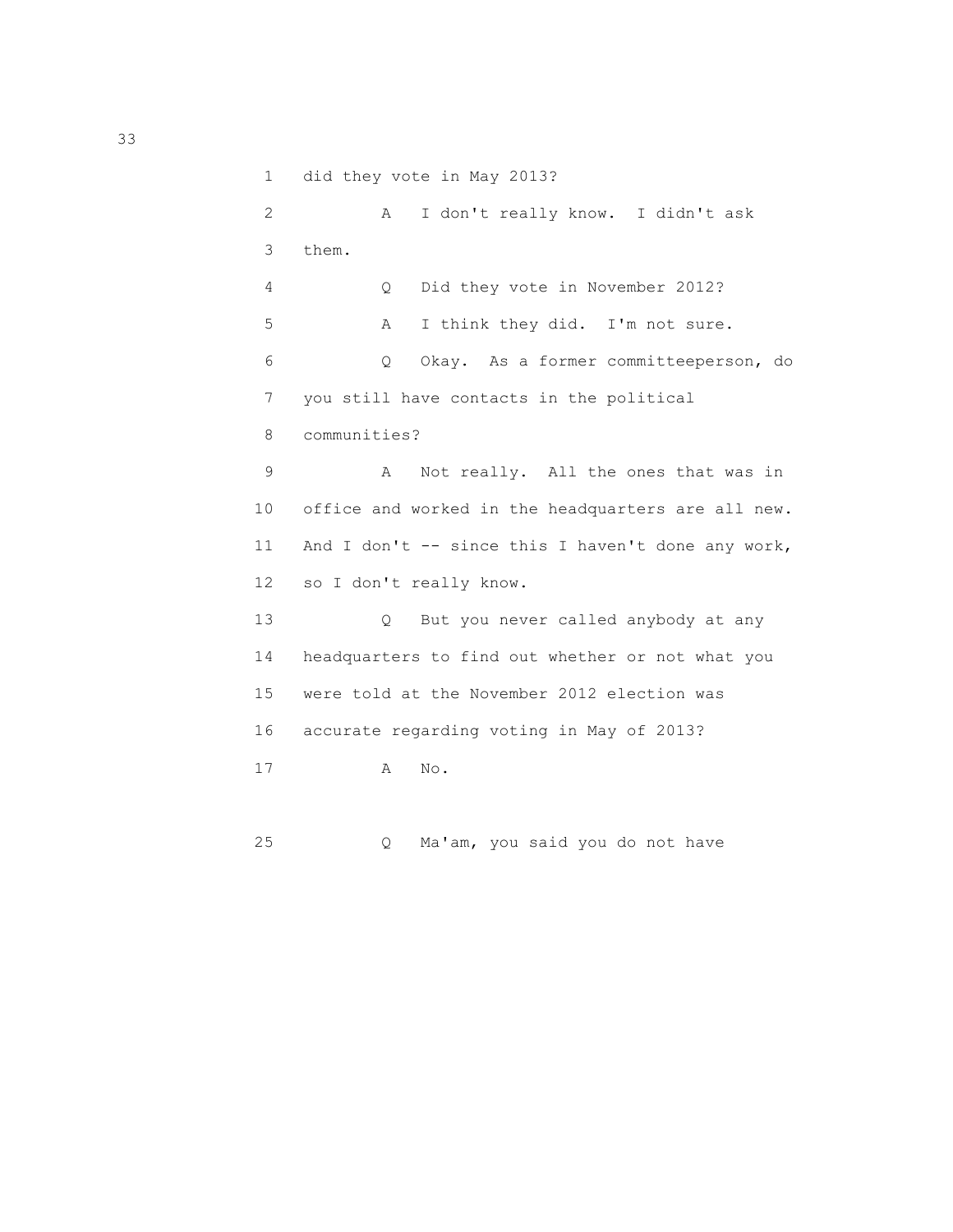```
 1 Internet access; is that correct?
            2 A No. I have a computer, but I need a
            3 new drive.
            4 Q So you do have Internet access, then?
            5 A Once the drive gets finished, yes.
            6 Q And is somebody currently working on
            7 that?
            8 A Not yet, but I'm --
            9 Q You plan on having it fixed?
 10 A Yes.
           11 Q Do you belong to your local public
           12 library?
 13 A No.
          14 O We went over some of the identification
           15 cards you may or may not have. I just want to go
           16 down a list to make sure that we're specific.
           17 Do you have a passport, ma'am?
           18 A No.
           19 Q Do you have any military
           20 identification?
           21 A No.
           22 Q Did you have any identification from
           23 your time as an employee at Giant?
           24 A No.
           25 Q Have you ever tried to get the
```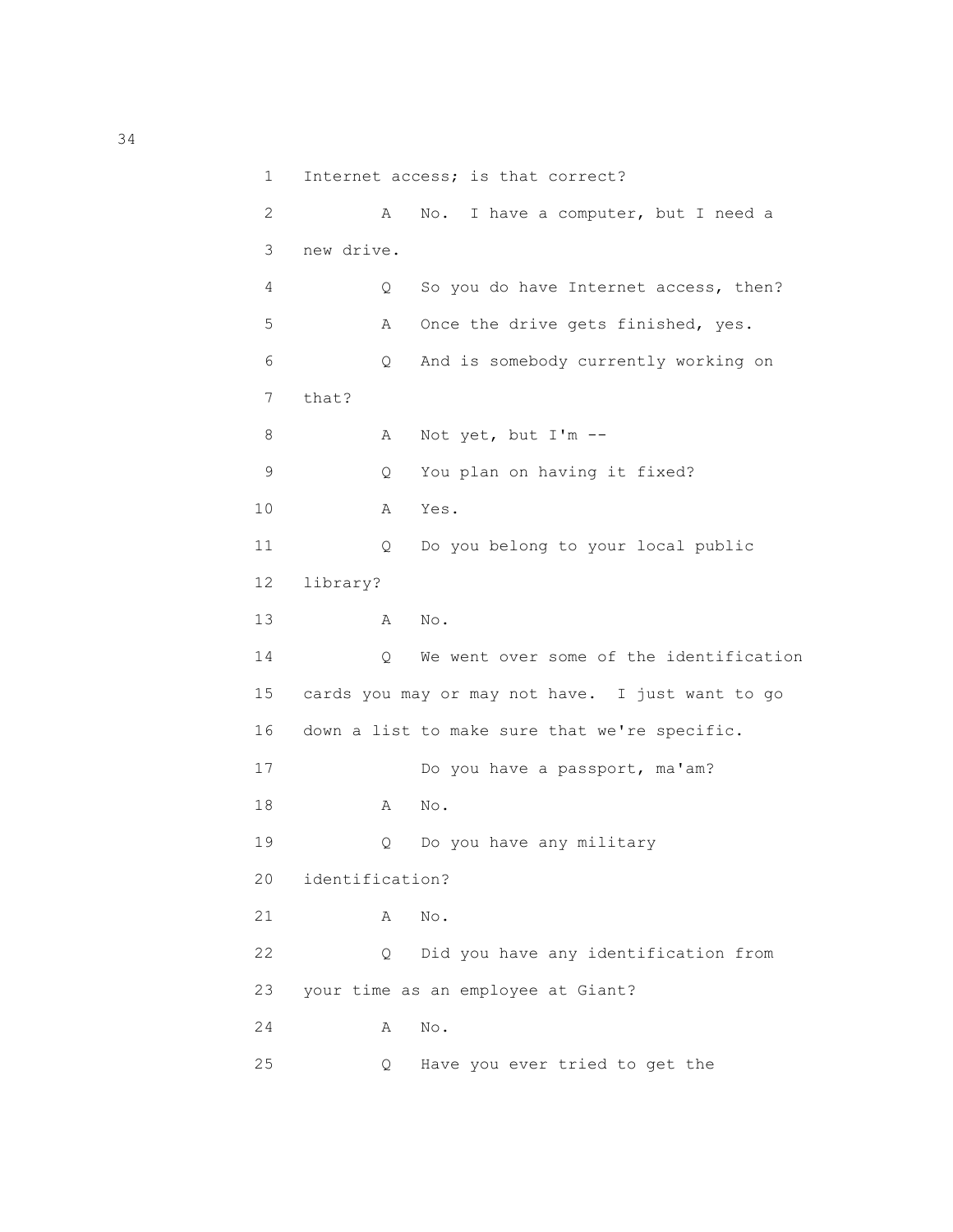1 Department of State ID for voting purposes, ma'am? 2 A No. I didn't know there was anything 3 like that. 7 BY MR. GEFFEN: 8 Q I have just a very small number of 9 follow-up questions to some of the questions 10 Mr. Schmidt just asked. 11 He asked you about the line at the 12 Shillington PennDOT location. 13 How often have you seen a line at that 14 location, if you can recall? 15 A Every time I go by there. 16 Q Do you remember about how many times 17 that would have been? 18 A Well, at the time -- before I got laid 19 up, I used to go there, by there at least once a 20 week. 21 Q And you mentioned that you were -- that 22 you voted absentee in the time when you were 23 hospitalized? 24 A Yes. 25 Q Why didn't you want to miss voting when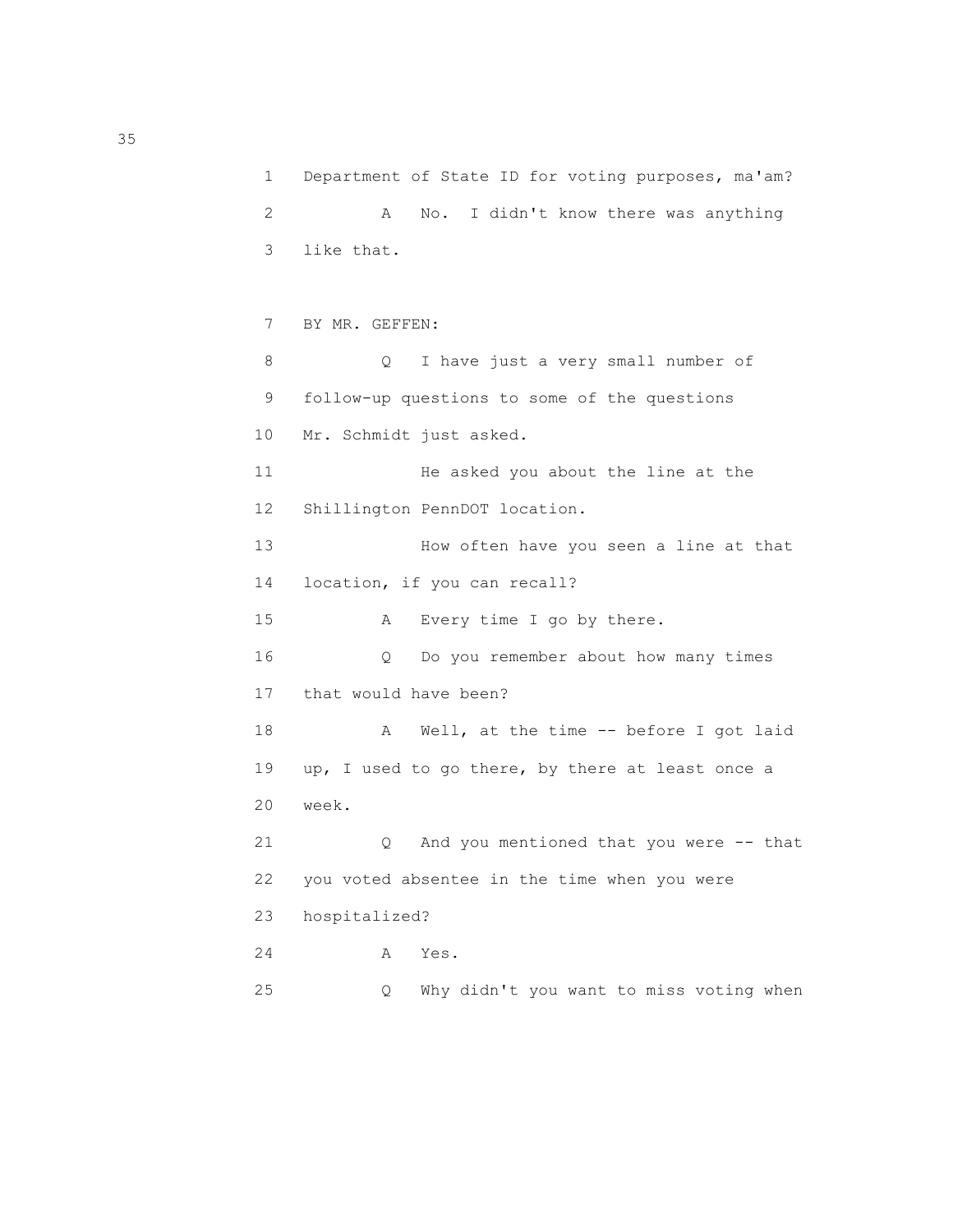1 you were in the hospital? 2 A Because I thought it was important to 3 vote, and we were voting for president that year. 4 And I didn't want to see -- I wanted my man to get 5 in. 6 Q Who was your man? 7 A McCain.

 13 Q Ma'am, if I provided you documents 14 today that you could mail in to PennDOT that would 15 expedite your time at the driver's licensing center 16 to get your photographic identification card, would 17 you fill those out and send those in? 18 A Yes.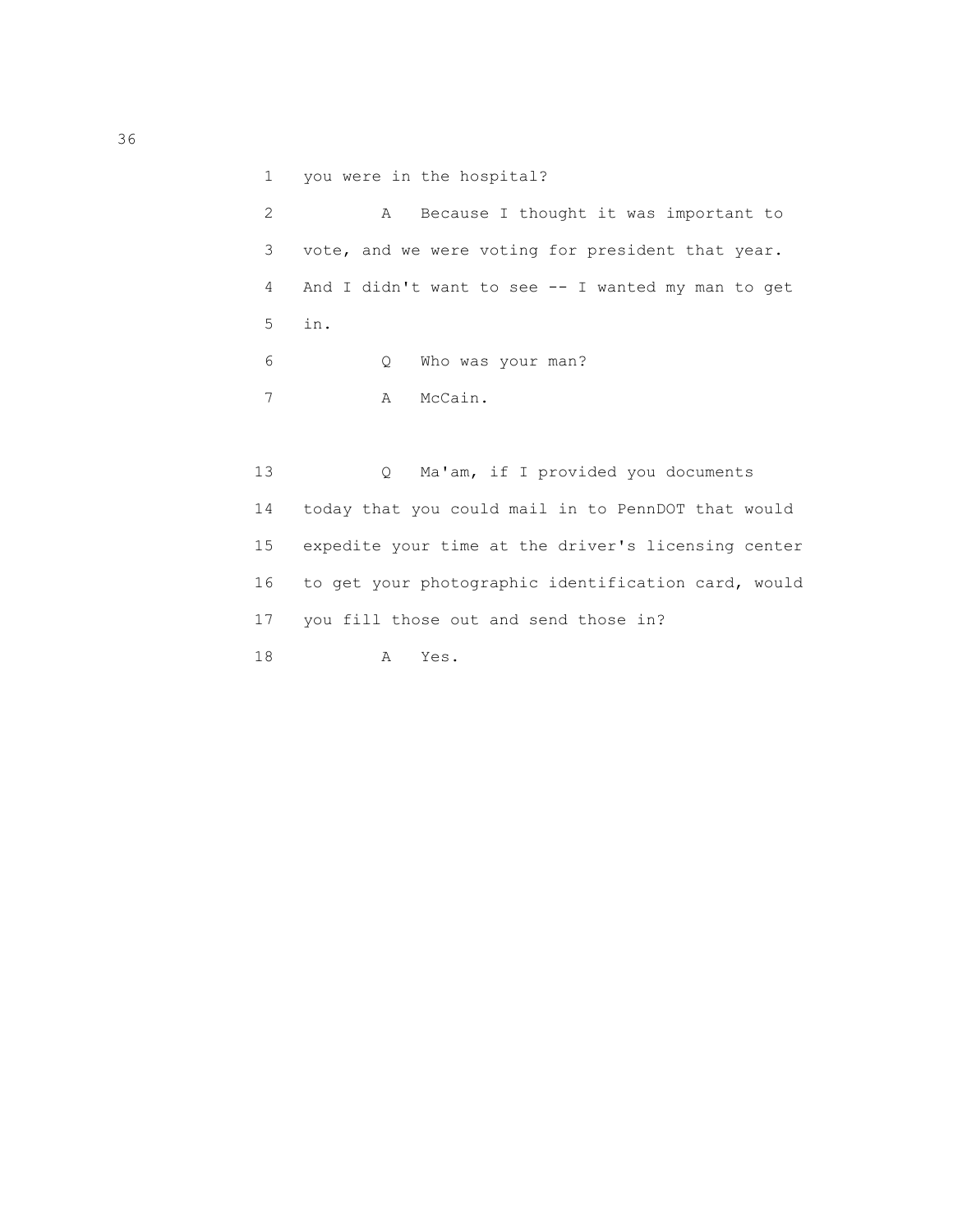|           |  | 0 Your answer was "yes," ma'am?       |  |  |  |
|-----------|--|---------------------------------------|--|--|--|
| 10 A Yes. |  |                                       |  |  |  |
|           |  | MR. SCHMIDT: Okay. That's all I have. |  |  |  |